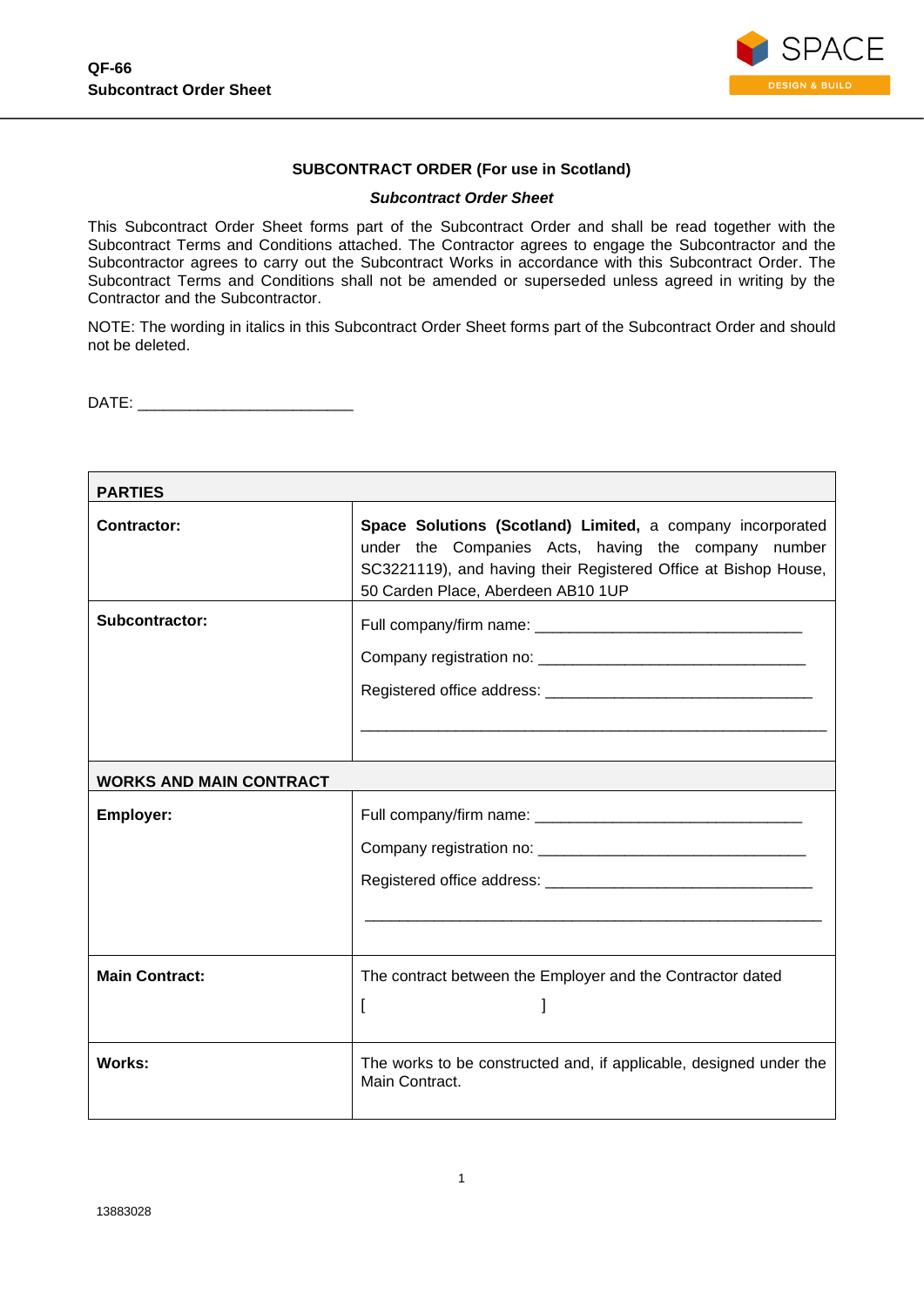

| <b>SUBCONTRACT WORKS</b>                                                                                                                                                                                            |                                                                                                                                                                                                    |
|---------------------------------------------------------------------------------------------------------------------------------------------------------------------------------------------------------------------|----------------------------------------------------------------------------------------------------------------------------------------------------------------------------------------------------|
| <b>Subcontract Works:</b>                                                                                                                                                                                           |                                                                                                                                                                                                    |
| (Description of the whole of the<br>Subcontract Works)                                                                                                                                                              |                                                                                                                                                                                                    |
|                                                                                                                                                                                                                     | including any Changes in accordance with this Subcontract Order.                                                                                                                                   |
| <b>Subcontract Sections:</b>                                                                                                                                                                                        |                                                                                                                                                                                                    |
| (Complete description of Subcontract                                                                                                                                                                                |                                                                                                                                                                                                    |
| Sections to be completed in addition<br>to description of the Subcontract<br>Works where there are Subcontract<br>Where no Subcontract<br>Sections.<br>Sections are specified Subcontract<br>Sections do not apply) |                                                                                                                                                                                                    |
| Site:                                                                                                                                                                                                               |                                                                                                                                                                                                    |
|                                                                                                                                                                                                                     |                                                                                                                                                                                                    |
| <b>Start Date:</b>                                                                                                                                                                                                  | For the Subcontract Works (where Subcontract Sections do not                                                                                                                                       |
|                                                                                                                                                                                                                     | For Subcontract Sections (where Subcontract Sections apply):                                                                                                                                       |
|                                                                                                                                                                                                                     |                                                                                                                                                                                                    |
|                                                                                                                                                                                                                     |                                                                                                                                                                                                    |
|                                                                                                                                                                                                                     |                                                                                                                                                                                                    |
|                                                                                                                                                                                                                     |                                                                                                                                                                                                    |
| <b>Finish Date:</b>                                                                                                                                                                                                 | For the Subcontract Works (where Subcontract Sections do not                                                                                                                                       |
|                                                                                                                                                                                                                     | For Subcontract Sections (where Subcontract Sections apply):                                                                                                                                       |
|                                                                                                                                                                                                                     |                                                                                                                                                                                                    |
|                                                                                                                                                                                                                     |                                                                                                                                                                                                    |
|                                                                                                                                                                                                                     |                                                                                                                                                                                                    |
|                                                                                                                                                                                                                     | or as extended in accordance with this Subcontract Order                                                                                                                                           |
| Defects Longstop Date: (Where no<br>specified the Defects<br>is<br>date<br>Longstop Date shall be the date 12<br>months after the last date of Practical                                                            | ____ or such earlier date as may be notified by the<br>Contractor to the Subcontractor after the date of this Subcontractor<br>Order                                                               |
| Completion)                                                                                                                                                                                                         | (A specific date should be inserted or words that will result in the<br>calculation of a specific and fixed date, for example, a period from<br>Practical Completion under this Subcontract Order) |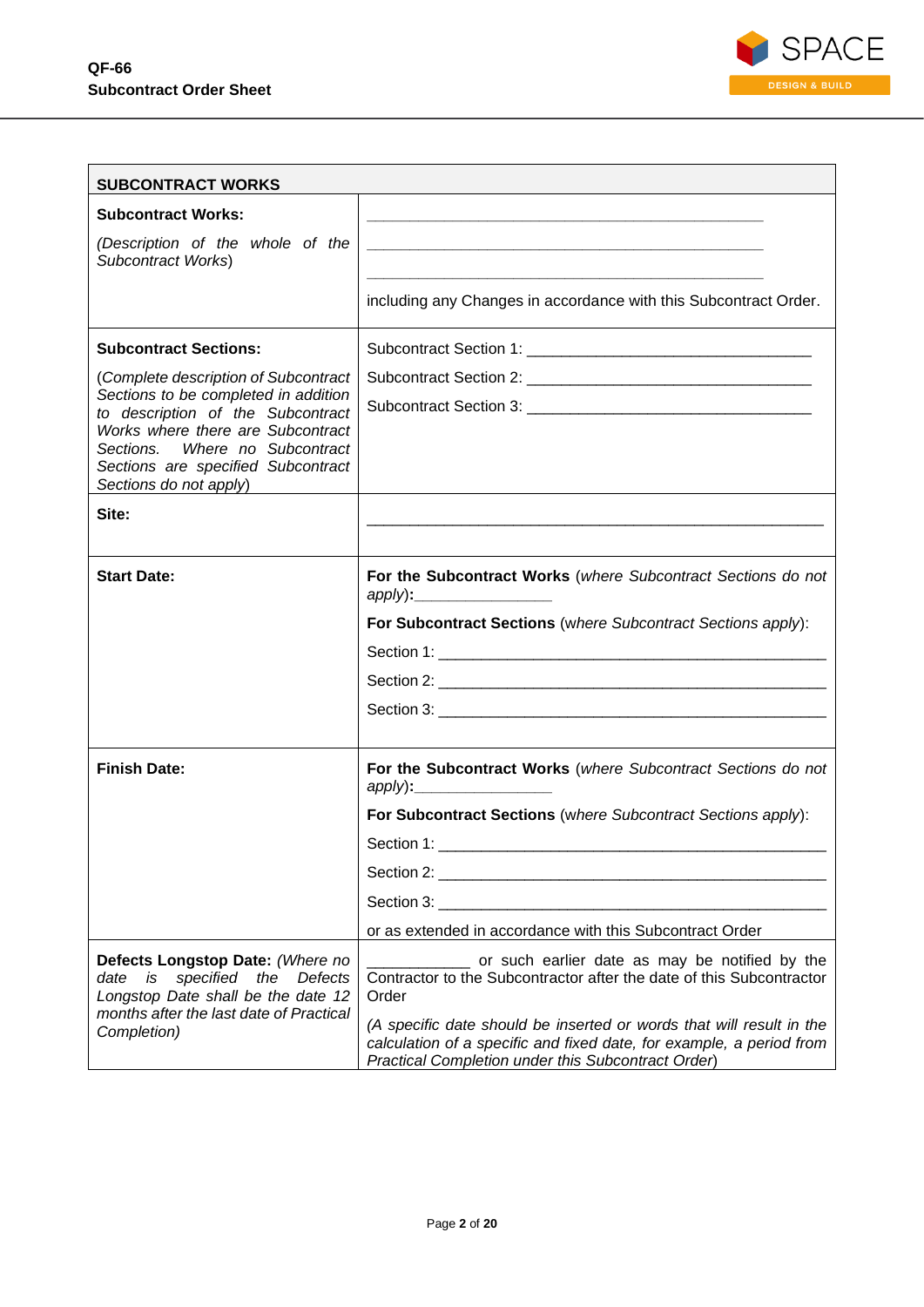

| <b>Contract Documents:</b><br>[Redacted] Main Contract (copy available on request)<br>Employer's/Contractor's Specification<br><b>Contractor's Handbook</b><br><b>Contractor's Drawings</b><br>Subcontractor's Drawings<br>Schedule of Attendances Subcontractor's Schedule of Rates<br>Employer's Health & Safety Guide<br>Contractor's Health & Safety Guide<br>(Delete or insert additional documents as applicable)<br><b>BIM Protocol:</b><br>(Where no protocol is specified, the<br>Subcontract Works are not subject to<br>any BIM requirements)<br><b>INSURANCE</b><br>$E$ and $E$ and $E$ and $E$ and $E$ and $E$ and $E$ and $E$ and $E$ and $E$ and $E$ and $E$ and $E$ and $E$ and $E$ and $E$ and $E$ and $E$ and $E$ and $E$ and $E$ and $E$ and $E$ and $E$ and $E$ and $E$ and $E$ and $E$ a<br>Insurance to be maintained by the<br>Public Liability:<br>Subcontractor:<br>Employer's Liability: £_________<br>(Where no amount is specified, the<br>Professional Indemnity: £_________<br>Subcontractor is required to maintain<br>insurances at the same level as is<br>E<br>Products Liability:<br>required of the Contractor under the<br>[Product recall/guarantee<br>Main Contract)<br>E<br>Defective workmanship/other<br><b>PAYMENT</b><br><b>Subcontract Price:</b><br>(Subject to adjustment in accordance with this<br>£<br>Subcontract Order)<br><b>Payment Intervals:</b><br>The Subcontractor shall submit Applications for Payment:<br>Monthly<br>Upon completion of Stages<br>Monthly and upon completion of Stages<br>Where Monthly the first due date is __________<br>and<br>thereafter on a monthly basis or on the nearest Working Day (Where<br>no date is stated the date for the first monthly application will be the<br>last working day of the month after the Start Date or first Start Date)<br>(Delete bullets as appropriate – if the Payment Intervals include<br>Stages then complete the following "Stages" section) |  |  |  |
|--------------------------------------------------------------------------------------------------------------------------------------------------------------------------------------------------------------------------------------------------------------------------------------------------------------------------------------------------------------------------------------------------------------------------------------------------------------------------------------------------------------------------------------------------------------------------------------------------------------------------------------------------------------------------------------------------------------------------------------------------------------------------------------------------------------------------------------------------------------------------------------------------------------------------------------------------------------------------------------------------------------------------------------------------------------------------------------------------------------------------------------------------------------------------------------------------------------------------------------------------------------------------------------------------------------------------------------------------------------------------------------------------------------------------------------------------------------------------------------------------------------------------------------------------------------------------------------------------------------------------------------------------------------------------------------------------------------------------------------------------------------------------------------------------------------------------------------------------------------------------------------------------------------------------------------------------------------------------|--|--|--|
|                                                                                                                                                                                                                                                                                                                                                                                                                                                                                                                                                                                                                                                                                                                                                                                                                                                                                                                                                                                                                                                                                                                                                                                                                                                                                                                                                                                                                                                                                                                                                                                                                                                                                                                                                                                                                                                                                                                                                                          |  |  |  |
|                                                                                                                                                                                                                                                                                                                                                                                                                                                                                                                                                                                                                                                                                                                                                                                                                                                                                                                                                                                                                                                                                                                                                                                                                                                                                                                                                                                                                                                                                                                                                                                                                                                                                                                                                                                                                                                                                                                                                                          |  |  |  |
|                                                                                                                                                                                                                                                                                                                                                                                                                                                                                                                                                                                                                                                                                                                                                                                                                                                                                                                                                                                                                                                                                                                                                                                                                                                                                                                                                                                                                                                                                                                                                                                                                                                                                                                                                                                                                                                                                                                                                                          |  |  |  |
|                                                                                                                                                                                                                                                                                                                                                                                                                                                                                                                                                                                                                                                                                                                                                                                                                                                                                                                                                                                                                                                                                                                                                                                                                                                                                                                                                                                                                                                                                                                                                                                                                                                                                                                                                                                                                                                                                                                                                                          |  |  |  |
|                                                                                                                                                                                                                                                                                                                                                                                                                                                                                                                                                                                                                                                                                                                                                                                                                                                                                                                                                                                                                                                                                                                                                                                                                                                                                                                                                                                                                                                                                                                                                                                                                                                                                                                                                                                                                                                                                                                                                                          |  |  |  |
|                                                                                                                                                                                                                                                                                                                                                                                                                                                                                                                                                                                                                                                                                                                                                                                                                                                                                                                                                                                                                                                                                                                                                                                                                                                                                                                                                                                                                                                                                                                                                                                                                                                                                                                                                                                                                                                                                                                                                                          |  |  |  |
|                                                                                                                                                                                                                                                                                                                                                                                                                                                                                                                                                                                                                                                                                                                                                                                                                                                                                                                                                                                                                                                                                                                                                                                                                                                                                                                                                                                                                                                                                                                                                                                                                                                                                                                                                                                                                                                                                                                                                                          |  |  |  |
|                                                                                                                                                                                                                                                                                                                                                                                                                                                                                                                                                                                                                                                                                                                                                                                                                                                                                                                                                                                                                                                                                                                                                                                                                                                                                                                                                                                                                                                                                                                                                                                                                                                                                                                                                                                                                                                                                                                                                                          |  |  |  |
|                                                                                                                                                                                                                                                                                                                                                                                                                                                                                                                                                                                                                                                                                                                                                                                                                                                                                                                                                                                                                                                                                                                                                                                                                                                                                                                                                                                                                                                                                                                                                                                                                                                                                                                                                                                                                                                                                                                                                                          |  |  |  |
|                                                                                                                                                                                                                                                                                                                                                                                                                                                                                                                                                                                                                                                                                                                                                                                                                                                                                                                                                                                                                                                                                                                                                                                                                                                                                                                                                                                                                                                                                                                                                                                                                                                                                                                                                                                                                                                                                                                                                                          |  |  |  |
|                                                                                                                                                                                                                                                                                                                                                                                                                                                                                                                                                                                                                                                                                                                                                                                                                                                                                                                                                                                                                                                                                                                                                                                                                                                                                                                                                                                                                                                                                                                                                                                                                                                                                                                                                                                                                                                                                                                                                                          |  |  |  |
|                                                                                                                                                                                                                                                                                                                                                                                                                                                                                                                                                                                                                                                                                                                                                                                                                                                                                                                                                                                                                                                                                                                                                                                                                                                                                                                                                                                                                                                                                                                                                                                                                                                                                                                                                                                                                                                                                                                                                                          |  |  |  |
|                                                                                                                                                                                                                                                                                                                                                                                                                                                                                                                                                                                                                                                                                                                                                                                                                                                                                                                                                                                                                                                                                                                                                                                                                                                                                                                                                                                                                                                                                                                                                                                                                                                                                                                                                                                                                                                                                                                                                                          |  |  |  |
|                                                                                                                                                                                                                                                                                                                                                                                                                                                                                                                                                                                                                                                                                                                                                                                                                                                                                                                                                                                                                                                                                                                                                                                                                                                                                                                                                                                                                                                                                                                                                                                                                                                                                                                                                                                                                                                                                                                                                                          |  |  |  |
|                                                                                                                                                                                                                                                                                                                                                                                                                                                                                                                                                                                                                                                                                                                                                                                                                                                                                                                                                                                                                                                                                                                                                                                                                                                                                                                                                                                                                                                                                                                                                                                                                                                                                                                                                                                                                                                                                                                                                                          |  |  |  |
|                                                                                                                                                                                                                                                                                                                                                                                                                                                                                                                                                                                                                                                                                                                                                                                                                                                                                                                                                                                                                                                                                                                                                                                                                                                                                                                                                                                                                                                                                                                                                                                                                                                                                                                                                                                                                                                                                                                                                                          |  |  |  |
|                                                                                                                                                                                                                                                                                                                                                                                                                                                                                                                                                                                                                                                                                                                                                                                                                                                                                                                                                                                                                                                                                                                                                                                                                                                                                                                                                                                                                                                                                                                                                                                                                                                                                                                                                                                                                                                                                                                                                                          |  |  |  |
|                                                                                                                                                                                                                                                                                                                                                                                                                                                                                                                                                                                                                                                                                                                                                                                                                                                                                                                                                                                                                                                                                                                                                                                                                                                                                                                                                                                                                                                                                                                                                                                                                                                                                                                                                                                                                                                                                                                                                                          |  |  |  |
|                                                                                                                                                                                                                                                                                                                                                                                                                                                                                                                                                                                                                                                                                                                                                                                                                                                                                                                                                                                                                                                                                                                                                                                                                                                                                                                                                                                                                                                                                                                                                                                                                                                                                                                                                                                                                                                                                                                                                                          |  |  |  |
|                                                                                                                                                                                                                                                                                                                                                                                                                                                                                                                                                                                                                                                                                                                                                                                                                                                                                                                                                                                                                                                                                                                                                                                                                                                                                                                                                                                                                                                                                                                                                                                                                                                                                                                                                                                                                                                                                                                                                                          |  |  |  |
|                                                                                                                                                                                                                                                                                                                                                                                                                                                                                                                                                                                                                                                                                                                                                                                                                                                                                                                                                                                                                                                                                                                                                                                                                                                                                                                                                                                                                                                                                                                                                                                                                                                                                                                                                                                                                                                                                                                                                                          |  |  |  |
|                                                                                                                                                                                                                                                                                                                                                                                                                                                                                                                                                                                                                                                                                                                                                                                                                                                                                                                                                                                                                                                                                                                                                                                                                                                                                                                                                                                                                                                                                                                                                                                                                                                                                                                                                                                                                                                                                                                                                                          |  |  |  |
|                                                                                                                                                                                                                                                                                                                                                                                                                                                                                                                                                                                                                                                                                                                                                                                                                                                                                                                                                                                                                                                                                                                                                                                                                                                                                                                                                                                                                                                                                                                                                                                                                                                                                                                                                                                                                                                                                                                                                                          |  |  |  |
|                                                                                                                                                                                                                                                                                                                                                                                                                                                                                                                                                                                                                                                                                                                                                                                                                                                                                                                                                                                                                                                                                                                                                                                                                                                                                                                                                                                                                                                                                                                                                                                                                                                                                                                                                                                                                                                                                                                                                                          |  |  |  |
|                                                                                                                                                                                                                                                                                                                                                                                                                                                                                                                                                                                                                                                                                                                                                                                                                                                                                                                                                                                                                                                                                                                                                                                                                                                                                                                                                                                                                                                                                                                                                                                                                                                                                                                                                                                                                                                                                                                                                                          |  |  |  |
|                                                                                                                                                                                                                                                                                                                                                                                                                                                                                                                                                                                                                                                                                                                                                                                                                                                                                                                                                                                                                                                                                                                                                                                                                                                                                                                                                                                                                                                                                                                                                                                                                                                                                                                                                                                                                                                                                                                                                                          |  |  |  |
|                                                                                                                                                                                                                                                                                                                                                                                                                                                                                                                                                                                                                                                                                                                                                                                                                                                                                                                                                                                                                                                                                                                                                                                                                                                                                                                                                                                                                                                                                                                                                                                                                                                                                                                                                                                                                                                                                                                                                                          |  |  |  |
|                                                                                                                                                                                                                                                                                                                                                                                                                                                                                                                                                                                                                                                                                                                                                                                                                                                                                                                                                                                                                                                                                                                                                                                                                                                                                                                                                                                                                                                                                                                                                                                                                                                                                                                                                                                                                                                                                                                                                                          |  |  |  |
|                                                                                                                                                                                                                                                                                                                                                                                                                                                                                                                                                                                                                                                                                                                                                                                                                                                                                                                                                                                                                                                                                                                                                                                                                                                                                                                                                                                                                                                                                                                                                                                                                                                                                                                                                                                                                                                                                                                                                                          |  |  |  |
|                                                                                                                                                                                                                                                                                                                                                                                                                                                                                                                                                                                                                                                                                                                                                                                                                                                                                                                                                                                                                                                                                                                                                                                                                                                                                                                                                                                                                                                                                                                                                                                                                                                                                                                                                                                                                                                                                                                                                                          |  |  |  |
|                                                                                                                                                                                                                                                                                                                                                                                                                                                                                                                                                                                                                                                                                                                                                                                                                                                                                                                                                                                                                                                                                                                                                                                                                                                                                                                                                                                                                                                                                                                                                                                                                                                                                                                                                                                                                                                                                                                                                                          |  |  |  |
|                                                                                                                                                                                                                                                                                                                                                                                                                                                                                                                                                                                                                                                                                                                                                                                                                                                                                                                                                                                                                                                                                                                                                                                                                                                                                                                                                                                                                                                                                                                                                                                                                                                                                                                                                                                                                                                                                                                                                                          |  |  |  |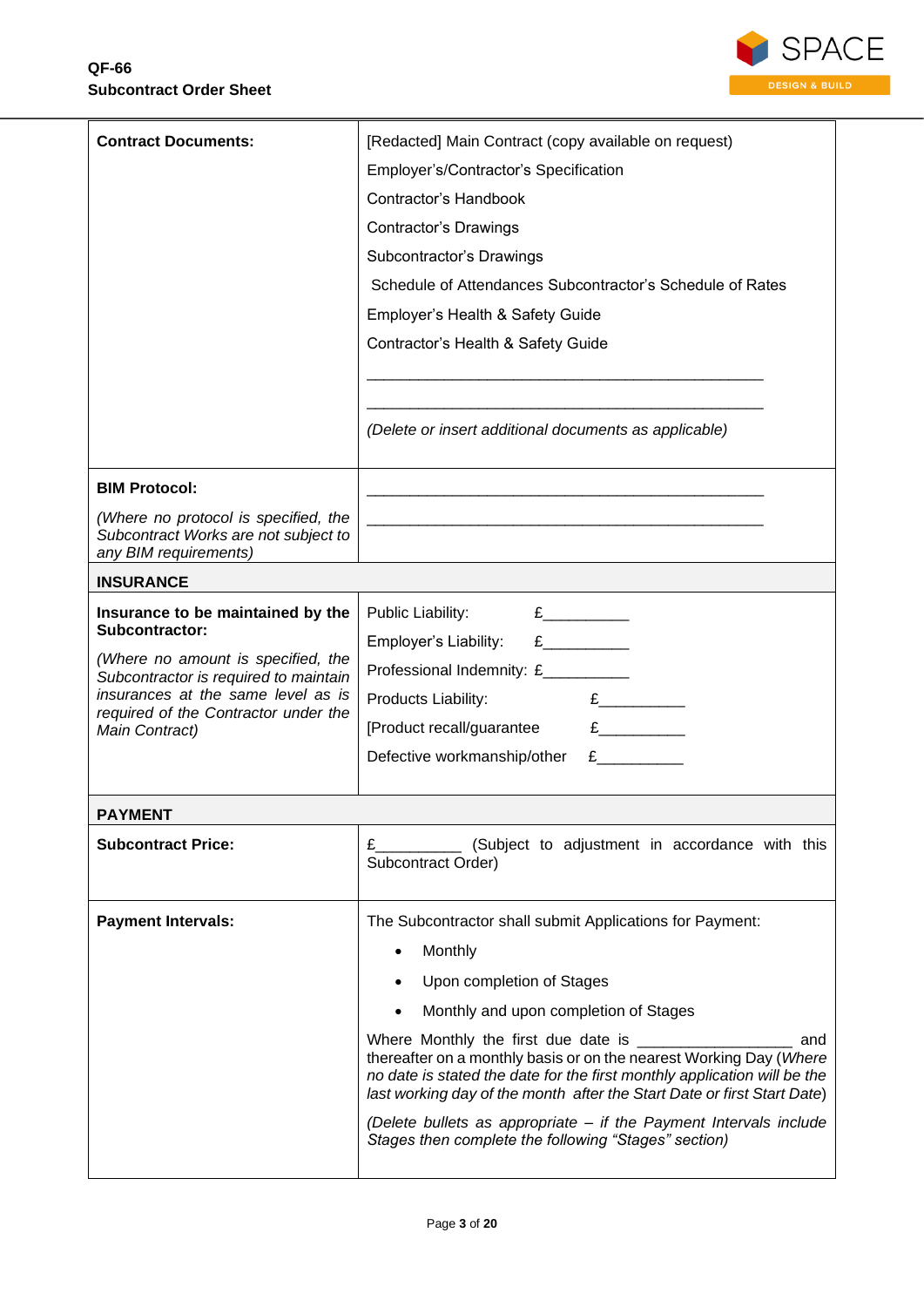

| Stages:                                                                                                                       |                                                                                                        | <b>Cumulative value</b>                                       |
|-------------------------------------------------------------------------------------------------------------------------------|--------------------------------------------------------------------------------------------------------|---------------------------------------------------------------|
| (If not completed then payment will<br>be Monthly or on such other periodic<br>basis as is stated under Payment<br>Intervals) |                                                                                                        |                                                               |
|                                                                                                                               |                                                                                                        | E                                                             |
|                                                                                                                               |                                                                                                        | E                                                             |
|                                                                                                                               | $-Or-$                                                                                                 |                                                               |
|                                                                                                                               | Stages and payments are set out in the following document:                                             |                                                               |
|                                                                                                                               |                                                                                                        |                                                               |
|                                                                                                                               |                                                                                                        |                                                               |
| <b>Final Date Payment Period:</b>                                                                                             | days between the Subcontractor's application for payment<br>(due date) and the final date for payment. |                                                               |
| (Where no period is specified, the<br>period shall be 30 days)                                                                |                                                                                                        |                                                               |
| Interest:                                                                                                                     | Annual percentage rate of ____% to be added to the Bank of                                             |                                                               |
| (Where no rate is stated the annual<br>percentage rate is 2%)                                                                 | Scotland base rate                                                                                     |                                                               |
| <b>Retention:</b>                                                                                                             | % at the date of this Subcontract Order                                                                |                                                               |
| (Where no amount of Retention is                                                                                              |                                                                                                        | _% from Practical Completion (half the percentage rate at the |
| stated, the Retention shall be 5%)                                                                                            | date of the Subcontract Order)                                                                         |                                                               |
|                                                                                                                               | 0% from the date of the defects discharge notice                                                       |                                                               |
| Subcontractor's<br>Overtime<br>and<br><b>Daywork Rates:</b>                                                                   | <b>Overtime rates:</b>                                                                                 |                                                               |
| (Overtime rates and daywork rates                                                                                             | <b>Staff Level</b>                                                                                     | Rate (daily or hourly)                                        |
| will only apply where the Contractor<br>expressly instructs the Subcontractor                                                 |                                                                                                        |                                                               |
| to carry out such overtime working or                                                                                         |                                                                                                        |                                                               |
| daywork)                                                                                                                      |                                                                                                        |                                                               |
|                                                                                                                               | Daywork rates:                                                                                         |                                                               |
|                                                                                                                               | <b>Staff Level</b>                                                                                     | Rate (daily or hourly)                                        |
|                                                                                                                               |                                                                                                        |                                                               |
|                                                                                                                               |                                                                                                        |                                                               |
|                                                                                                                               |                                                                                                        |                                                               |
| Subcontractor's<br>payment<br>application to be provided to:                                                                  |                                                                                                        |                                                               |
| Subcontractor's VAT Invoice to be<br>provided to:                                                                             | accounts@spacesolutions.co.uk                                                                          |                                                               |
| <b>CONSTRUCTION AND PROFESSIONAL TEAM</b>                                                                                     |                                                                                                        |                                                               |
| Principal Designer where overall<br>project notifiable:                                                                       |                                                                                                        |                                                               |
| <b>Principal Contractor where overall</b><br>project notifiable:                                                              |                                                                                                        |                                                               |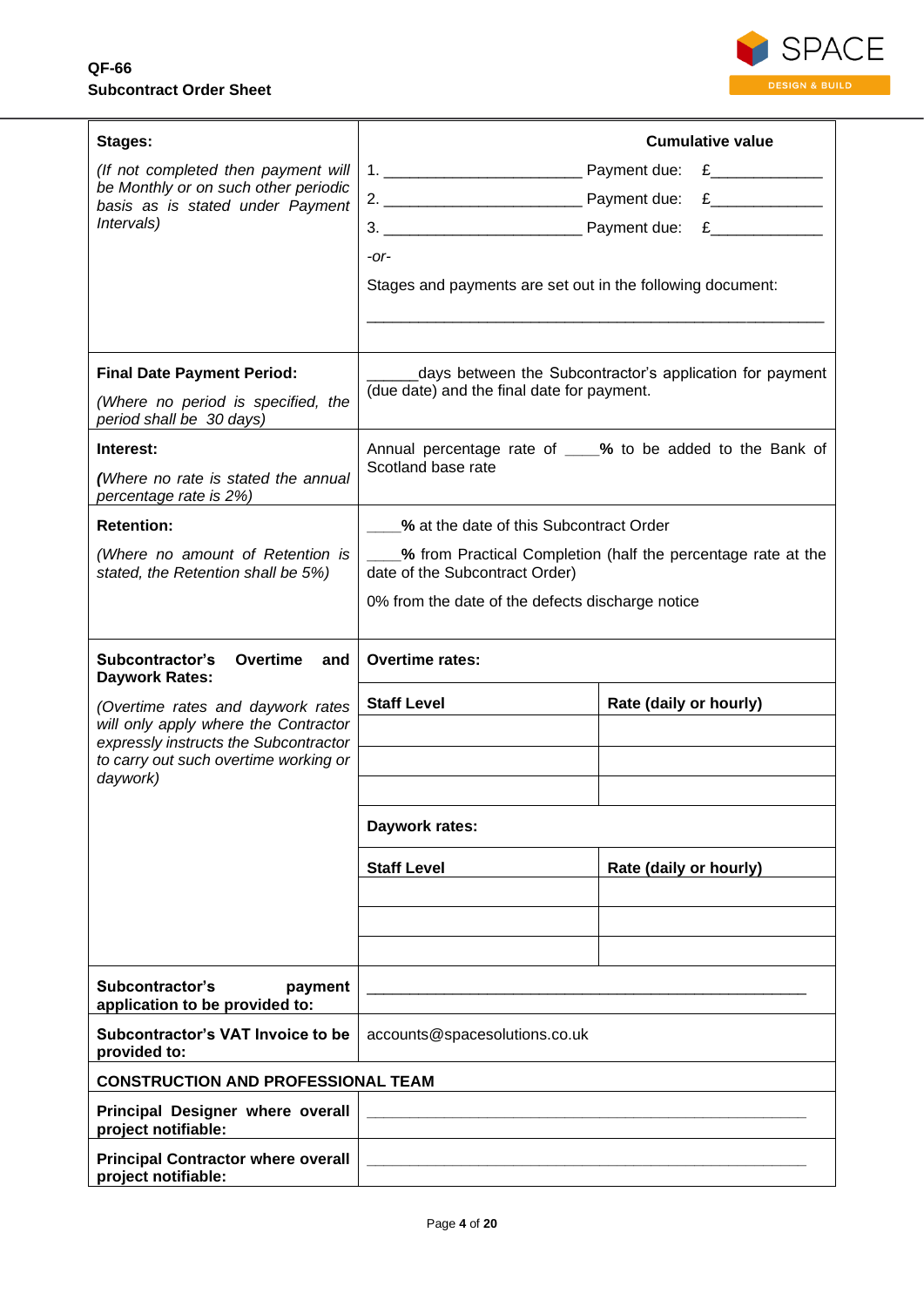

| Professional<br>Team<br>The<br>comprises:                                                                                                                                                                                                                                                                                                                                                                                                                                                                        | Architect:<br><b>Structural Engineer:</b><br>Services Engineer:<br>Contract Administrator: [<br><b>Principal Designer</b><br><b>Principal Contractor</b>                                                                                                                                 |
|------------------------------------------------------------------------------------------------------------------------------------------------------------------------------------------------------------------------------------------------------------------------------------------------------------------------------------------------------------------------------------------------------------------------------------------------------------------------------------------------------------------|------------------------------------------------------------------------------------------------------------------------------------------------------------------------------------------------------------------------------------------------------------------------------------------|
| <b>WARRANTIES</b>                                                                                                                                                                                                                                                                                                                                                                                                                                                                                                |                                                                                                                                                                                                                                                                                          |
| Warranties are required to be<br>provided by the Subcontractor:<br>(Where not completed, warranties<br>are not required to be provided by the<br>Subcontractor, and the Contract<br>(Third Party Rights) (Scotland) Act<br>2017 shall apply)<br>DISPUTES, GOVERNING LAW AND JURISDICTION<br><b>Adjudicator nominating body:</b><br>(Where no particular nominating<br>selected,<br>body has<br>been<br>the<br>nominating body will be the body<br>selected by the party making the<br>reference to adjudication) | Yes - warranties to be provided in favour of:<br>the Employer<br>$\bullet$<br>Owner(s) of the Site<br>$\bullet$<br>Tenant(s) of the Site<br>Purchasers(s) of the Site<br>-or-<br>No<br><b>RICS</b><br>Law Society of ScotlandClArb<br>$\bullet$<br><b>RIAS</b><br>(Delete as applicable) |
| <b>Applicable law:</b>                                                                                                                                                                                                                                                                                                                                                                                                                                                                                           | Scotland                                                                                                                                                                                                                                                                                 |
| (Where the Works are not carried out<br>in Scotland, separate advice should<br>be sought as to the applicable local<br>law)                                                                                                                                                                                                                                                                                                                                                                                      |                                                                                                                                                                                                                                                                                          |
| <b>Courts of jurisdiction:</b>                                                                                                                                                                                                                                                                                                                                                                                                                                                                                   |                                                                                                                                                                                                                                                                                          |
| (Where not completed, the courts of<br>Scotland will have jurisdiction)                                                                                                                                                                                                                                                                                                                                                                                                                                          |                                                                                                                                                                                                                                                                                          |
| <b>GENERAL</b>                                                                                                                                                                                                                                                                                                                                                                                                                                                                                                   |                                                                                                                                                                                                                                                                                          |
| <b>Assignation:</b><br>(Where not completed, neither party<br>may assign the benefit of this<br>Subcontract Order without the prior<br>written consent of the other party)                                                                                                                                                                                                                                                                                                                                       | The Contractor may assign the benefit of this Subcontract Order to:<br>The Subcontractor may assign the benefit of this Subcontract Order<br>to:                                                                                                                                         |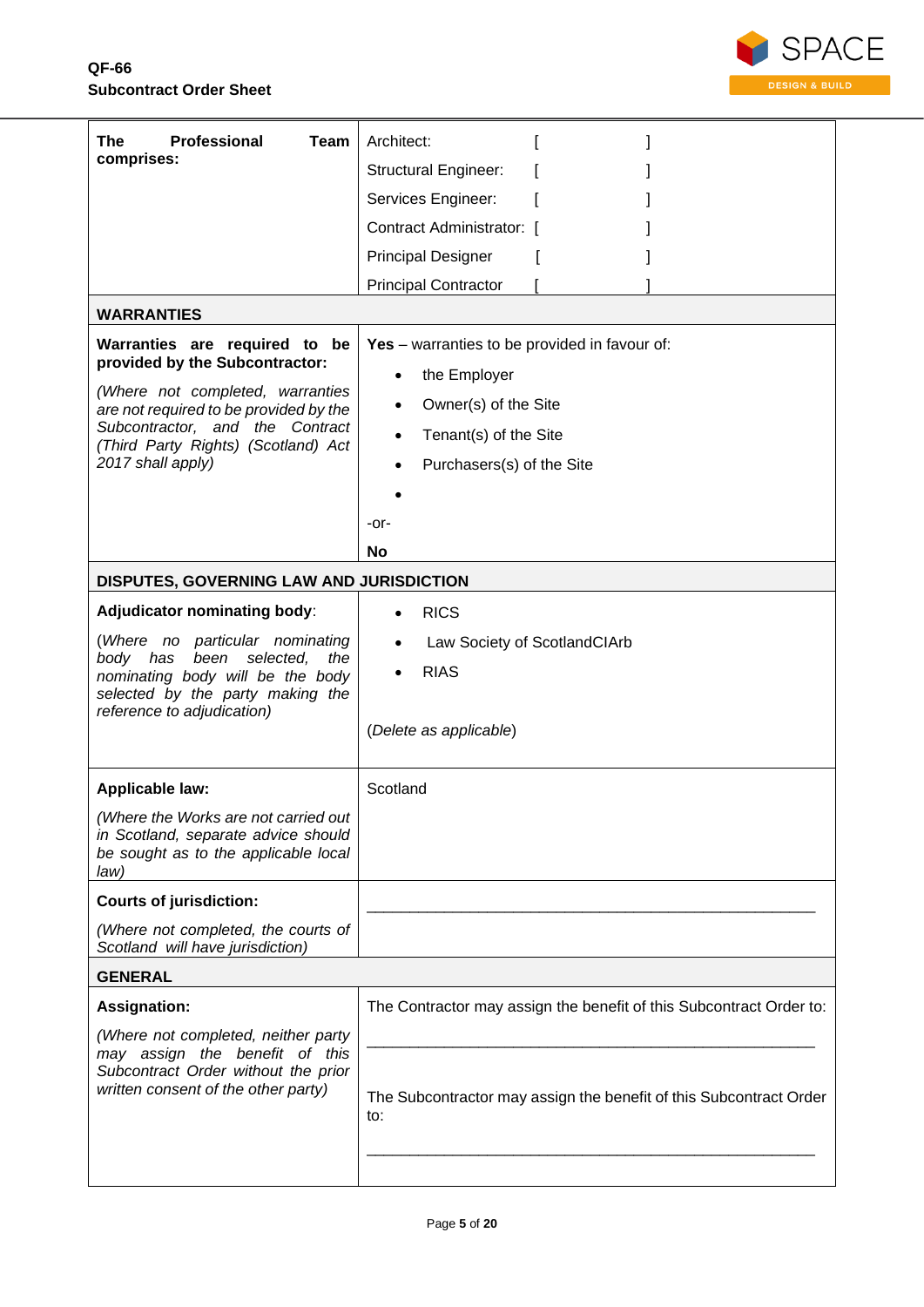**\_\_\_\_\_\_\_\_\_\_\_\_\_\_\_\_\_\_\_\_\_\_\_**

**\_\_\_\_\_\_\_\_\_\_\_\_\_\_\_\_\_\_\_\_\_\_\_**

**\_\_\_\_\_\_\_\_\_\_\_\_\_\_\_\_\_\_\_\_\_\_\_ \_\_\_\_\_\_\_\_\_\_\_\_\_\_\_\_\_\_\_\_\_\_\_ \_\_\_\_\_\_\_\_\_\_\_\_\_\_\_\_\_\_\_\_\_\_\_**

**\_\_\_\_\_\_\_\_\_\_\_\_\_\_\_\_\_\_\_\_\_\_\_**

**\_\_\_\_\_\_\_\_\_\_\_\_\_\_\_\_\_\_\_\_\_\_\_**

**\_\_\_\_\_\_\_\_\_\_\_\_\_\_\_\_\_\_\_\_\_\_\_ \_\_\_\_\_\_\_\_\_\_\_\_\_\_\_\_\_\_\_\_\_\_\_ \_\_\_\_\_\_\_\_\_\_\_\_\_\_\_\_\_\_\_\_\_\_\_**



### **IN WITNESS WHEREOF these present consisting of this Order Sheet (and the Contract Documents referenced therein) and the attached Subcontract Terms and Conditions are executed as follows:**

**Signed by or on behalf of the Contractor: \_\_\_\_\_\_\_\_\_\_\_\_\_\_\_\_\_\_\_\_\_\_\_**

*signatory name*

**at**

**on**

**In the presence of: \_\_\_\_\_\_\_\_\_\_\_\_\_\_\_\_\_\_\_\_\_\_\_**

*witness' signature*

*witness' name*

*witness' address*

**Signed by or on behalf of the Subcontractor: \_\_\_\_\_\_\_\_\_\_\_\_\_\_\_\_\_\_\_\_\_\_\_**

*signatory' name*

**at**

**on**

**In the presence of: \_\_\_\_\_\_\_\_\_\_\_\_\_\_\_\_\_\_\_\_\_\_\_**

*witness' signature*

*witness' name*

*witness' address*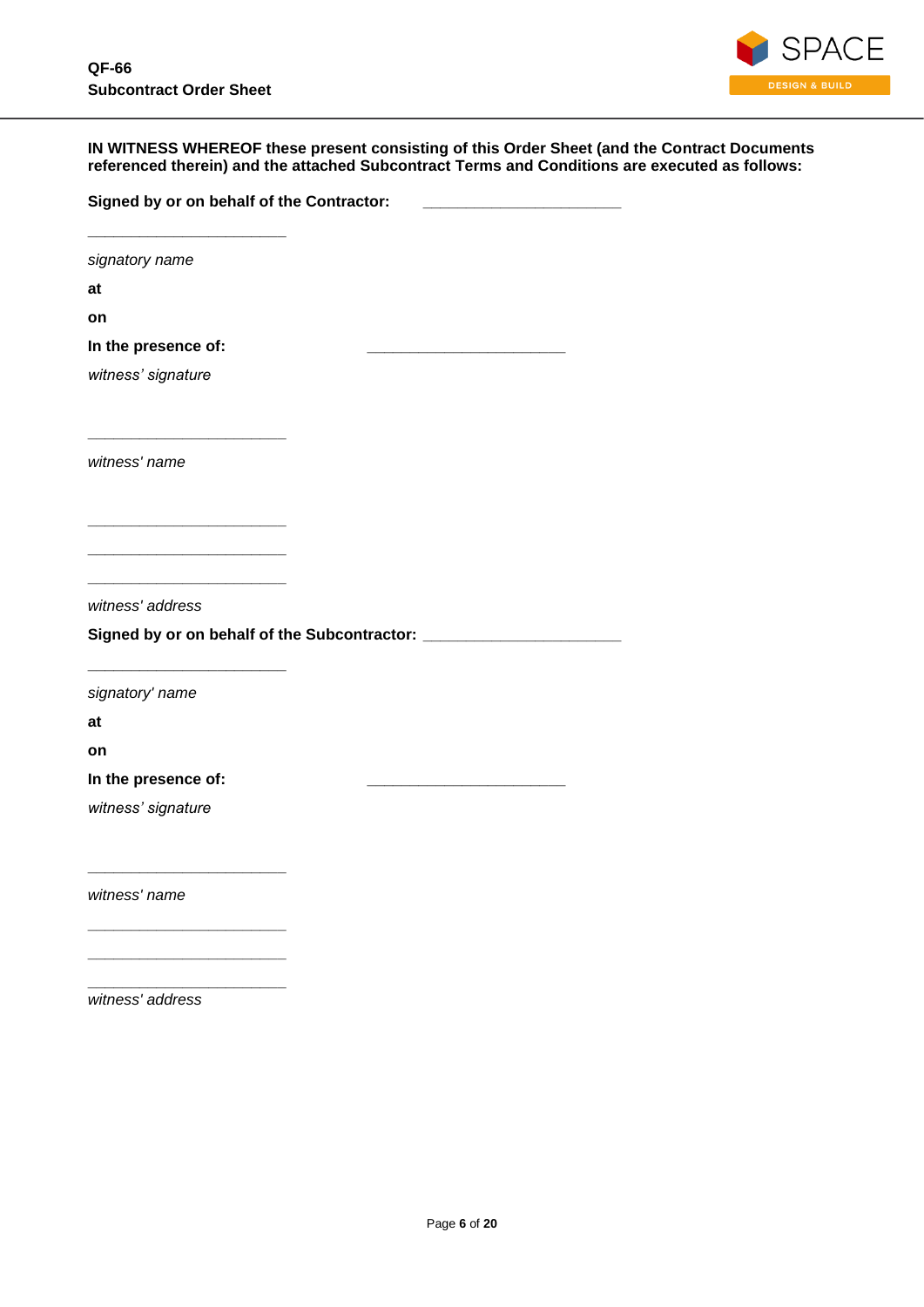

## **SUBCONTRACT ORDER**

#### *Subcontract Terms and Conditions*

#### **1 Interpretation:**

In this Subcontract Order:

1.1 the following terms have the meanings set out below:

> **"Contract Documents"** means all documents provided with this Subcontract Order and referred to on the Subcontract Order Sheet

> "**Force Majeure**" means any event or circumstance beyond a party's reasonable control

> "**Practical Completion**" means a stage of completeness of the Subcontract Works which allows the Site to be occupied and used and where:

- (a) there are no apparent deficiencies or defects or incomplete items of work which would or could:
	- (i) compromise the health and safety of persons entering and/or occupying the Site; and/or
	- (ii) given their cumulative number and/or nature, have more than a trivial impact on the beneficial occupation and use of the Site for its intended purpose;
- (b) the location of the Subcontract Works at the Site has been substantially cleared of the Subcontractor's plant, equipment, unused materials and rubbish;
- (c) all other requirements which the Contract Documents state are to be complied with by the Subcontractor before or at Practical Completion have been complied with to the reasonable satisfaction of the Contractor;
- (d) operation and maintenance manuals or materials for inclusion in operation and maintenance manuals have been provided relating to the Subcontract Works;
- (e) all relevant Statutory Requirements and consents have been complied with; and
- (f) all commissioning, testing and/or adjustment of any mechanical or electrical services installations forming part of the Subcontract Works that the Contract Documents expressly state is to be completed before Practical Completion of the Subcontract Works is satisfactorily achieved and the relevant certificates issued

**"Professional Team"** means any professional consultants named in the Subcontract Order Sheet and any other professional consultants engaged by the Employer in relation to the Works

"**Public Holiday"** means Christmas Day, Good Friday or a day which under the Banking and Financial Dealings Act 1971 is a bank holiday in Scotland

"**Skill and Care"** means the level of skill and care reasonably to be expected of a qualified and competent designer in the discipline to which such design relates experienced in carrying out work on projects of a similar nature to the Subcontract Works

**"Statutory Requirements"** means any directly applicable provision of the EU treaty, any EU regulation, any act of parliament or statutory instrument, regulation, rule or order made pursuant thereto, any regulation or bye-law of any local authority or under or pursuant to any notices or permissions served or granted under any such act, regulation, rule or order, regulation or bye-law

**"Subcontract Order"** means together these Terms and Conditions, the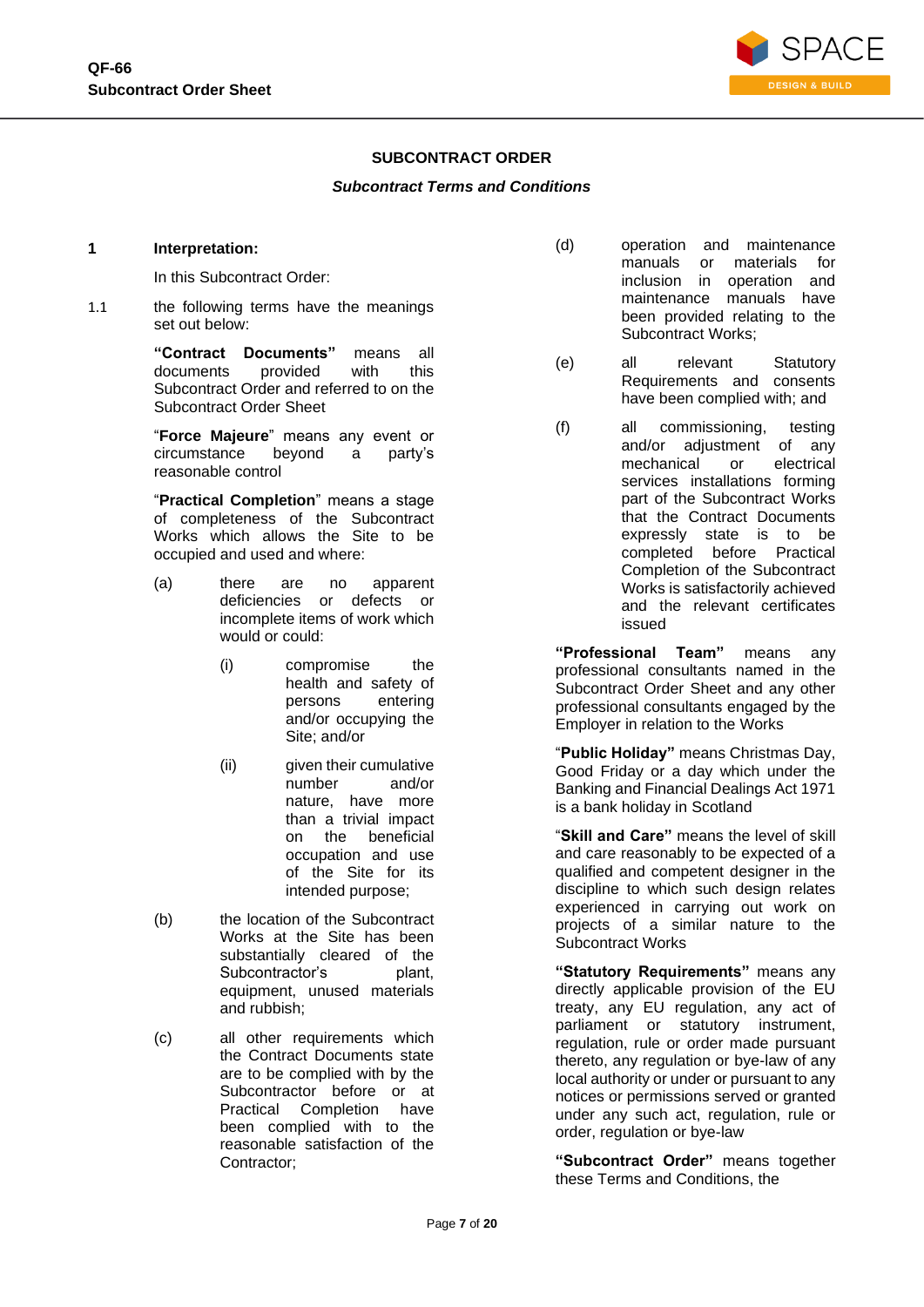

Subcontract Order Sheet and all of its appendices and/or attachments including the Contract Documents

"**Subcontractor's Persons"** means the Subcontractor's employees, contractors and all other persons for whom the Subcontractor is responsible and which are engaged in relation to the Subcontract Works

"**Working Day**" means a day other than Saturday, Sunday or a Public Holiday;

- 1.2 other capitalised terms have the meanings set out in the Subcontract Order Sheet and in the subsequent paragraphs of these Terms and Conditions;
- 1.3 where the Subcontract Works are divided into Subcontract Sections and the Subcontract Sections are identified in the Subcontract Order Sheet, reference to:
	- (a) Start Date is to the Start Date of the relevant Subcontract Section or Subcontract Sections (as the context requires);
	- (b) Finish Date is to the Finish Date of the relevant Subcontract Section or Subcontract Sections (as the context requires);
	- (c) Practical Completion is to the Practical Completion of the relevant Subcontract Section or Subcontract Sections (as the context requires);
	- (d) Subcontract Works is to the relevant Subcontract Section or Subcontract Sections (as the context requires);
- 1.4 where an act is required to be done within a specified period after or from a specified date, the period begins immediately after the date and where the period would include a Public Holiday that day shall be excluded.

## **2 Applicability**

This Subcontract Order contains the sole terms upon which the Subcontract Works will be supplied by the Subcontractor to the Contractor. These Terms and Conditions shall apply to the entire

exclusion of any statements made on or prior to this Subcontract Order and of terms set out in any other documentation used by the parties or otherwise relating to the Subcontract Works. Where the Subcontractor has carried out any Subcontract Works prior to the date of this Subcontract Order, those Subcontract Works will be deemed to have been provided under the terms of this Subcontract Order.

## **3 The Subcontract Works**

- 3.1 The Subcontractor shall commence the Subcontract Works on the Start Date and shall proceed with the Subcontract Works regularly and diligently and so that the Subcontract Works are completed by the Finish Date subject to any extensions of time to which the Subcontractor may be entitled under clause [12.](#page-11-0) The Subcontractor shall carry out the Subcontract Works in a good and workmanlike manner and in compliance with the Contract Documents and Statutory Requirements.
- 3.2 To the extent that the Subcontract Works include design, the Subcontractor shall carry out design using Skill and Care and in accordance with the Main Contract. Insofar as and to the extent that the Subcontract Order includes for design of the Works, the Subcontract Sum shall be deemed to include for the entire cost including all fees relative to design of the Works and the Subcontractor shall insure by means of Professional Indemnity Insurance, product guarantee, or similar cover, against each and every risk consequent upon his responsibilities with regard to the design of the Subcontract Works to the minimum level stated in the Subcontract Order Form. The Subcontractor shall maintain such policy of Professional Indemnity Insurance for as long as he remains liable for the Works.
- 3.3 The Subcontractor shall not specify for use or use in the Subcontract Works materials which are not in accordance with applicable British or European standards and materials which the Subcontractor specifies for use in the Subcontract Works shall be suitable for their intended purpose and meet the requirements of the Employer. The Subcontractor shall not make any change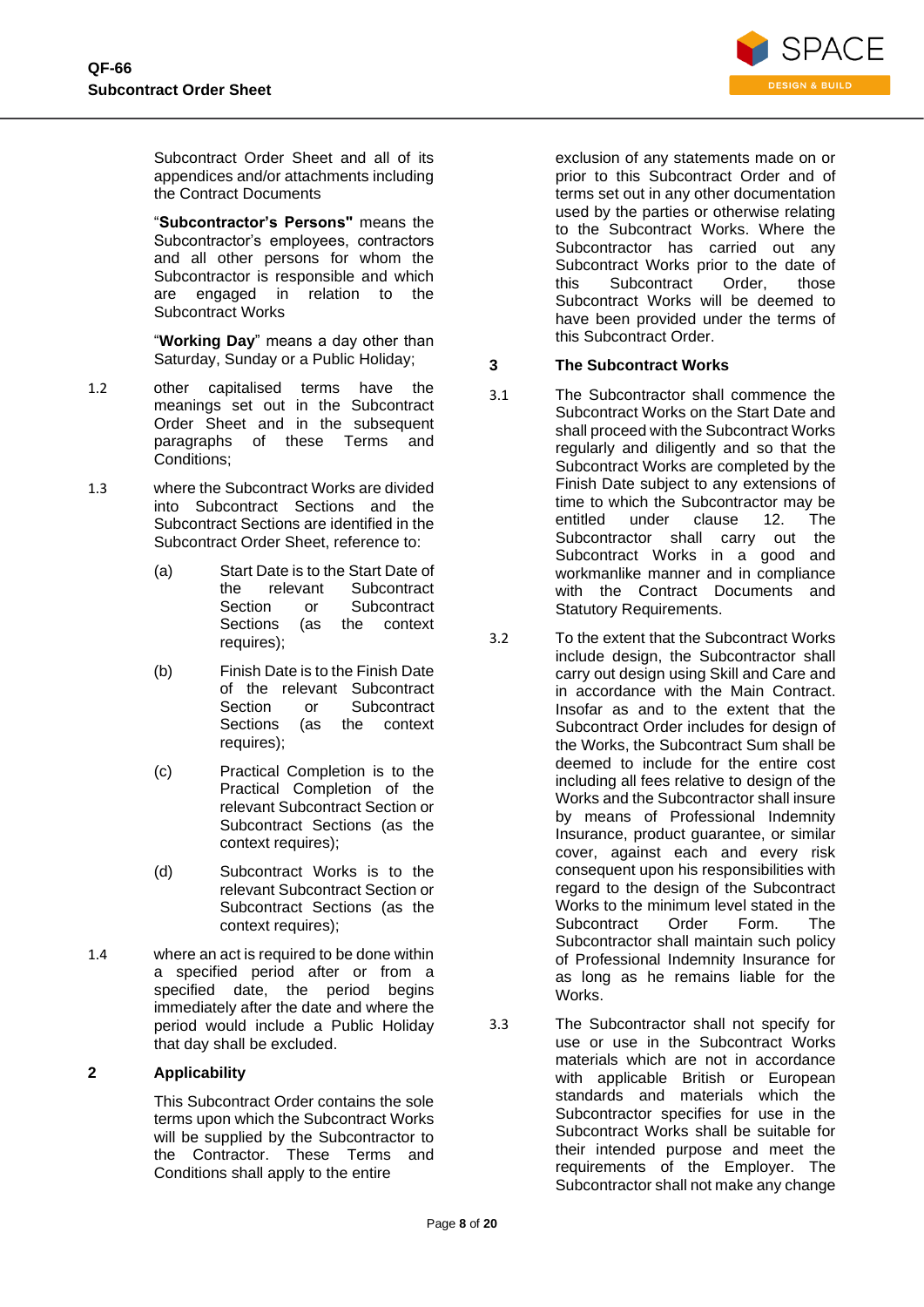

- 3.4 to the standard or type of materials for use in the Subcontract Works without express written authorisation from the Contractor or a member of the Professional Team.
- 3.5 The Subcontractor shall notify the Contractor in writing without delay if the Subcontractor becomes aware that any goods or materials being used in the Subcontract Works are not in accordance with applicable British or European standards or are otherwise not suitable for their intended use.
- <span id="page-8-1"></span>3.6 The Subcontractor is aware of the terms of the Main Contract and shall observe, perform and comply with the provisions of the Main Contract to the extent that they relate to the Subcontract Works. The Subcontractor shall ensure that no act or omission by it shall constitute, cause or contribute to any breach by the Contractor of any of its obligations under the Main Contract.
- 3.7 The Subcontractor shall at all times comply with:
	- (a) instructions from the Contractor including in relation to the order, manner and times of Subcontract Works; and
	- (b) Site rules provided or communicated by the Contractor, the Employer or the Professional Team. The Subcontractor shall co-ordinate the Subcontract Works with other works packages at the Site, including design coordination where the Subcontractor is responsible for design, and shall at all times co-operate with the Professional Team, the Contractor and any other designers, subcontractors, trades and other persons at the Site.
- 3.8 Where the Site comprises occupied premises, the Subcontractor shall ensure that the Site is left fit for occupation at the end of each day. Where services are required to be disconnected to allow the Subcontract Works to be carried out, the

Subcontractor shall prior to such disconnection agree with the Contractor the period of disconnection, and shall reconnect the services within the agreed period. The Subcontractor shall be liable to the Contractor for any cost or liability incurred by the Contractor as a result of any breach of this obligation.

- 3.9 The Subcontractor shall incorporate within his procedures, disciplines for quality assurance of the Subcontract Works, including (but not limited to) the requirements of ISO 9001, or as may be required within the terms of the Main Contract. Such procedures shall include disciplines for ensuring the competence of operatives, quality of materials, the use of suitable tools and equipment, inspection and testing of the Subcontract Works including the keeping of suitable records relative to these, as may be required by the Contractor.
- 3.10 The Subcontractor shall supply and maintain at his own expense all the necessary plant, equipment, electricity, lighting, fuel, power, etc for the execution of the Subcontract Works.
- 3.11 The Subcontractor will be permitted the free use of any temporary welfare accommodation and/or services (including first aid facilities and treatment) which the Contractor or Employer may provide on the Site in connection with the Works, provided that any such use or treatment shall be at the sole risk of the Subcontractor who shall indemnify the Contractor and Employer and/or their employees against any claim for loss, damage or personal injury arising therefrom.
- **4 Access, Site conditions and setting out**
- <span id="page-8-0"></span>4.1 The Subcontractor has been afforded the opportunity to inspect the physical and other conditions (including, where applicable, sub-surface conditions) of that part of the Site where the Subcontract Works are to be carried out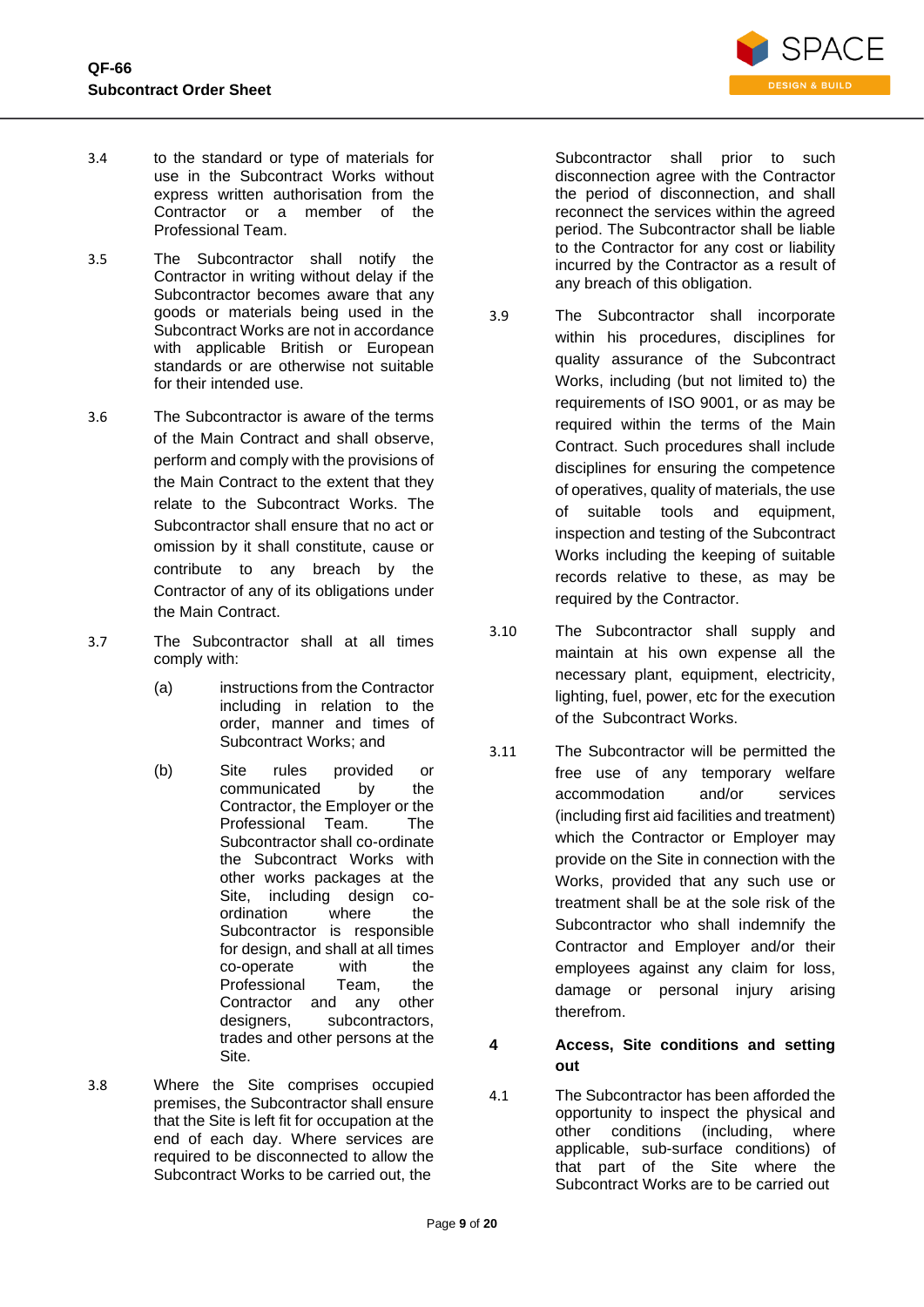

and its surrounds and the available means of access to and egress from the Site and shall be deemed to have fully acquainted itself with the same and to have obtained all necessary information concerning any associated risks, contingencies and other circumstances that may affect the execution of the Subcontract Works. No failure on the part of the Subcontractor to discover or foresee any such condition, risk, contingency or circumstance (whether or not the same ought reasonably to have been discovered or foreseen) nor any misunderstanding in respect of any matter affecting the Site and its surrounds and the available means of access thereto and the available space and conditions at the location at the Site where the Subcontract Works are to be carried out shall relieve the Subcontractor from any risks or obligations imposed on or undertaken by it, nor shall the Subcontractor be entitled to an addition to the Subcontract Price or to an adjustment of the Finish Date in respect of any such failure. The Subcontractor shall, where applicable, be deemed to have satisfied himself, before commencing his work, as to the suitability of any surfaces on which the Subcontractor is to fix or lay his work.

- 4.2 The Subcontractor may at its own risk and expense rely upon and use any survey, report or other document provided to it by the Contractor regarding any such matter as is referred to in clause [4.1,](#page-8-0) but the Contractor makes no representation or warranty as to the accuracy or completeness of any such survey, report or document or any representation or statement contained therein and the Subcontractor shall be wholly responsible for checking the accuracy of any such survey, report, document, representation or statement.
- 4.3 The Subcontractor shall access the Site in accordance with the Access Requirements specified in the Subcontract Order Sheet or, where no Access Requirements are specified, as reasonably directed by the Contractor. Access will be non-exclusive and may not be continuous in order to accommodate other work packages. The Subcontractor shall co-operate with others in its use and access of the Site.
- 4.4 The Contractor shall provide reasonable access to the Site to the Subcontractor<br>prior to commencement of the to commencement of the Subcontract Works (unless otherwise agreed) for the purpose of setting out the Subcontract Works. The Subcontractor shall be wholly responsible for setting out the Subcontract Works.
- 4.5 The Subcontractor may with the prior written agreement of the Contractor use facilities at the Site for the purposes of providing the Subcontract Works.

### <span id="page-9-0"></span>**5 Subcontractor's Persons**

- 5.1 The Subcontractor shall ensure that all Subcontractor's Persons bring their own personal protective equipment to the Site and that they satisfy and comply with all regulations and requirements, including health and safety guidance, governing the carrying out of work at the Site. All Subcontractor's Persons must be in a fit state to carry out the Subcontractor's obligations under this Subcontract Order.
- 5.2 The Subcontractor and any Subcontractor's Persons shall be responsible for providing, maintaining and safeguarding their own tools, plant and equipment at the Site and the Contractor shall have no liability whatsoever for any loss of or damage to any such tools, plant and equipment.
- 5.3 The Subcontractor shall ensure that all Subcontractor's Persons are suitably qualified and competent to carry out the Subcontract Works. Where the Contractor considers that any of the Subcontractor's Persons is not competent or is otherwise in breach of the terms of this clause [5](#page-9-0) or any other terms of this Subcontract Order the Contractor may require the Subcontractor to remove immediately and replace the relevant person, without obligation to give a reason. In such cases the Subcontractor shall provide a suitable and acceptable replacement as soon as reasonably practicable without any adjustment to the Subcontract Price or Finish Date.

## **6 Subcontractor's indemnities**

The Subcontractor shall indemnify and hold harmless the Contractor in respect of any and all losses, liabilities, claims, proceedings, damages, costs and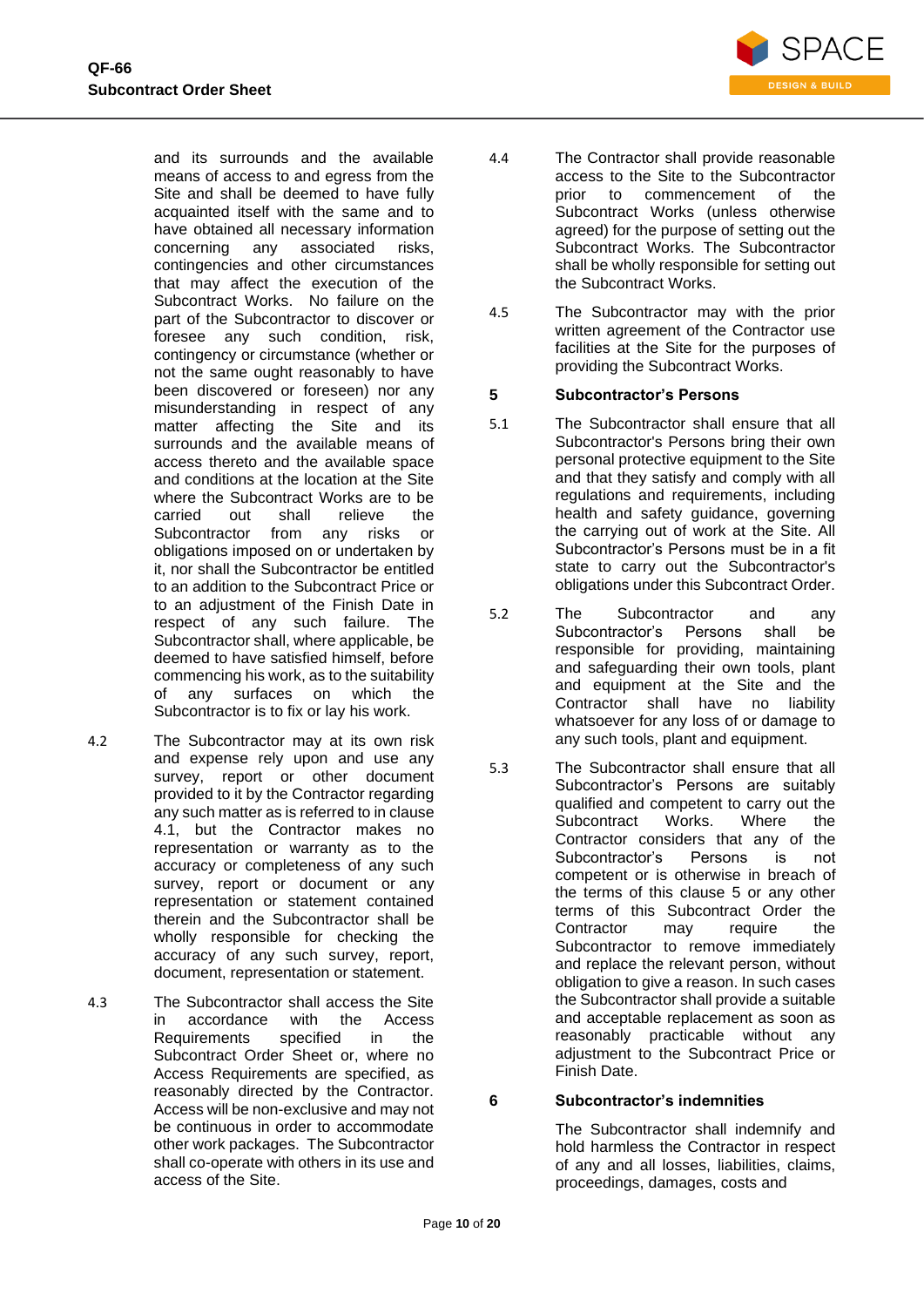

expenses which may be suffered or incurred by the Contractor or brought or made against the Contractor as a result of:

- (a) personal injury, death or damage to property (including any third party property within the Site) arising out of or in the course of or caused by the carrying out of the Subcontract Works except to the extent due to any act or negligence of the Contractor;
- (b) loss or damage caused by equipment or plant belonging to or under the control of the Subcontractor;
- (c) loss or damage caused by or contributed to as a result of materials or goods supplied or procured by the Subcontractor;
- (d) breach by the Subcontractor of clause [3.5;](#page-8-1) and
- (e) any other breach of the terms of this Subcontract Order.

## **7 Changes and Instructions**

7.1 The following will constitute a "Change" for the purposes of this Subcontract Order:

- (a) an instruction by the Contractor for the Subcontractor to carry out additional work, omit work, substitute work, alter the kind or standard of any material or goods to be used in the Subcontract Works, alter quantities, alter design, remove properly completed Subcontract Works from the Site or otherwise alter the Subcontract Works and/or any of the Contract Documents including so that the Subcontract Works comply with changes to relevant Statutory Requirements made after the date of this Subcontract Order; or
- (b) an instruction by the Contractor to the Subcontractor issued after the date of this Subcontract Order materially

altering the sequence in which the Subcontract Works are to be carried out, altering the time or method for the Subcontractor's access to the Site, or altering the Subcontractor's working space or working hours.

- 7.2 The Contractor shall have the right at any time to instruct Changes. Any Change instructed by the Contractor shall be in writing or, where given orally, shall only be valid if confirmed by the Contractor in writing.
- 7.3 Within five Working Days of receipt of an instruction from the Contractor instructing a Change, the Subcontractor shall submit a quotation to the Contractor setting out the proposed cost for implementing the instructed Change. The Subcontractor's quotation shall be provided in a level of detail and shall include such information as the Contractor may reasonably require.
- 7.4 The Contractor may:
	- (a) where the Contractor agrees with the Subcontractor's quotation, accept the quotation and instruct the Subcontractor to proceed with the Change, in which case the Subcontract Price shall be adjusted by the amount stated in the Subcontractor's quotation; or
	- (b) where the Contractor has not accepted the Subcontractor's quotation or where the Subcontractor does not provide a quotation within the time required under clause 7.3, instruct the Subcontractor to proceed with the Change and provide to the Subcontractor the Contractor's valuation of the Change, which shall be based as far as reasonably practicable on the rates and prices in the Subcontractor's Schedule of Rates or, if there are no applicable rates or prices, on a fair and reasonable valuation. The Subcontract Price shall be adiusted by the amount stated in the Contractor's valuation; or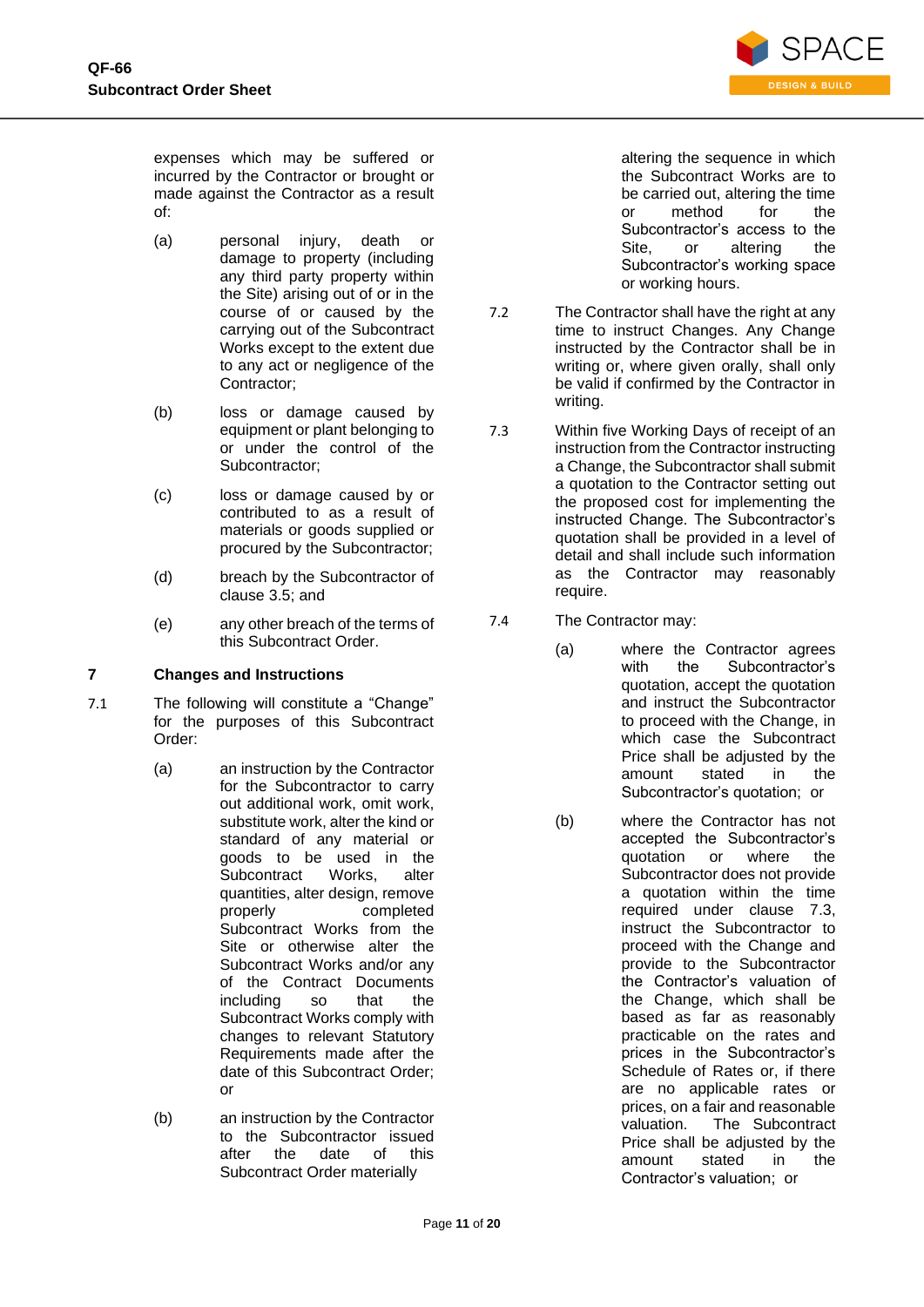

(c) notify the Subcontractor that a Change is withdrawn,

provided always that where a Change is required to be instructed as a result of any default, delay or breach of the terms of this Subcontract Order on the part of the Subcontractor, the cost of effecting that Change shall be met wholly by the Subcontractor and no adjustment shall be made to the Subcontract Price.

### **8 Concealed works**

- <span id="page-11-1"></span>8.1 Where the Subcontract Works include elements which are to be covered up or concealed, the Subcontractor shall arrange with the Contractor for these elements to be inspected and/or tested prior to being covered up or concealed. The Subcontractor shall provide as much notice as reasonably practicable to the Contractor in advance of the date when the Subcontractor expects the relevant elements to be ready for inspection and/or testing.
- 8.2 If the Subcontractor covers up the Subcontract Works or any part of them before the Contractor has had an opportunity to inspect and/or test them, the Subcontractor shall be responsible for and shall indemnify the Contractor in respect of any and all losses incurred by the Contractor as a result of the Contractor needing to open up, test, investigate, remove material and/or make good defective works as a result of any failure by the Subcontractor to comply with its obligation under clause [8.1.](#page-11-1)

## **9 Supply of Information**

- 9.1 The Subcontractor may request the Contractor to provide such relevant information as the Subcontractor reasonably requires in order to design, carry out and complete the Subcontract Works. The Contractor shall provide any properly requested information within a reasonable time of receipt of such a request.
- 9.2 The Subcontractor shall provide to the Contractor all information required by the Contractor in relation to any applicable BIM Protocol in such format and at such time as the Contractor may require.
- 9.3 The Contractor and the Subcontractor shall each provide to the other any

information which is reasonably requested in relation to the Works or the Subcontract Works within a reasonable time.

## **10 Insurance**

The Subcontractor shall take out and maintain for no less than the period between the Start Date and the date of Practical Completion, and so far as necessary for the making good of defects, the insurances detailed in the Subcontract Order Sheet. The Subcontractor shall provide to the Contractor on request evidence that the required insurances are being maintained.

## **11 Copyright and confidentiality**

- 11.1 The Subcontractor grants to the Contractor, with immediate effect, an irrevocable, non-exclusive, nonterminable, royalty-free licence to copy and make full use of any drawings, reports and other documents prepared by or on behalf of the Subcontractor and to reproduce the designs contained in them for any purpose relating to the Works (and the completed Works). This licence carries the right to grant sub-licences and is transferable to third parties without the Subcontractor's consent.
- 11.2 The Subcontractor shall have no liability for use of its drawings, reports and other documents for any purpose other than that for which they were prepared and/or provided.
- 11.3 Each party shall keep confidential commercial information about the other party save where disclosure of such commercial information is necessary for the provision of the Subcontract Works by the Subcontractor or the Works by the Contractor or for the purposes of either party taking professional or legal advice or in accordance with Statutory Requirements.

#### <span id="page-11-0"></span>**12 Time for completion of the Subcontract Works**

- 12.1 The Subcontractor shall carry out and complete the Subcontract Works by the Finish Date as may be extended pursuant to this clause [12.](#page-11-0)
- 12.2 Where the Subcontract Works are not completed by the then current Finish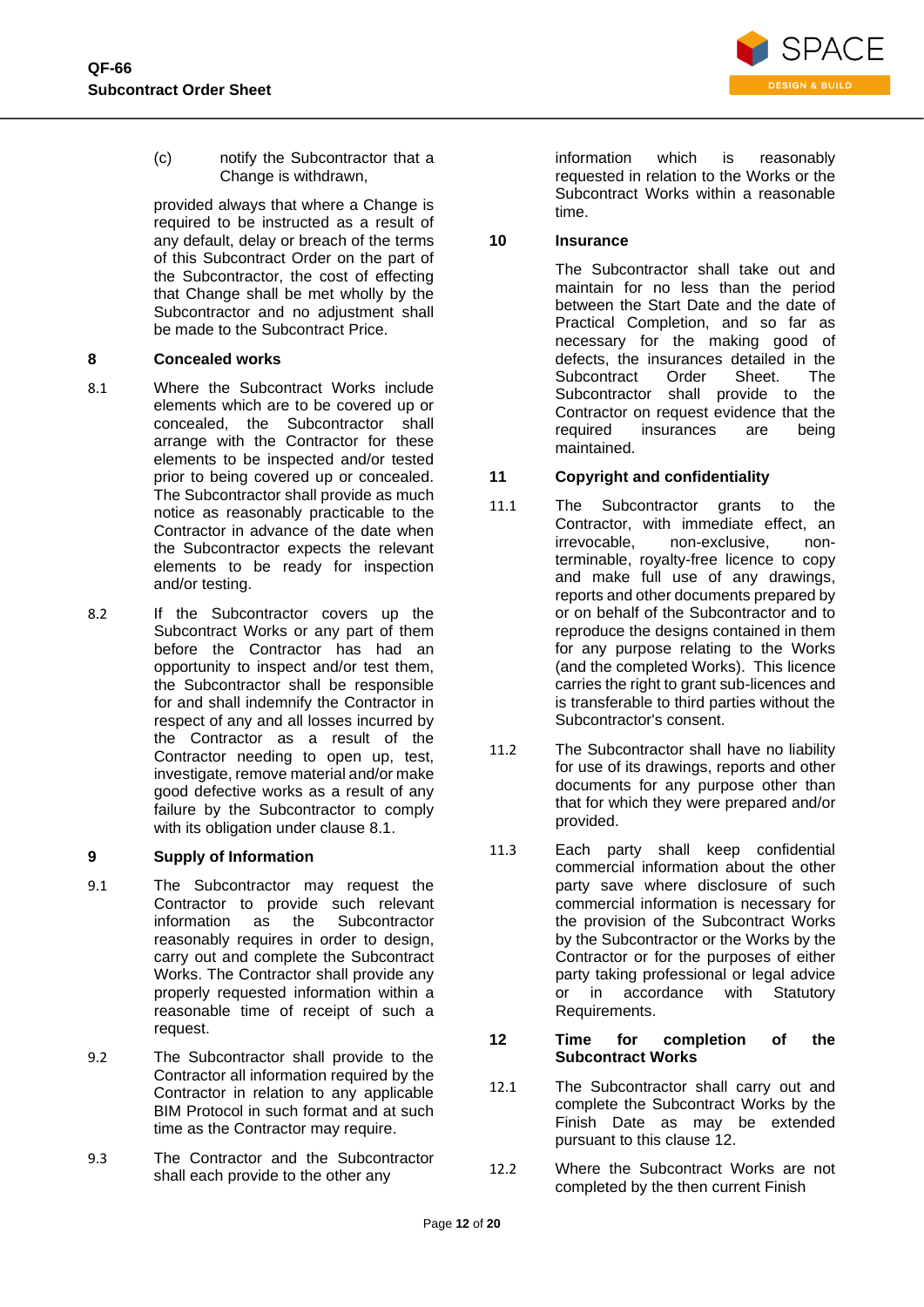

Date, the Subcontractor shall be liable to and shall reimburse the Contractor in respect of all losses, costs, expenses, liabilities, claims, proceedings and damages, costs and expenses which may suffered or incurred by or made against the Contractor as a result of the late completion of the Subcontract Works including in respect of any resulting delay or disruption to the Works or to other trades working at the Site.

- <span id="page-12-0"></span>12.3 The Finish Date shall be extended where the Finish Date for the Subcontract Works is delayed as a result of any:
	- (a) Changes, unless and to the extent that such Change is required to be instructed as a result of any default, delay or breach of the terms of this Subcontract Order on the part of the Subcontractor;
	- (b) cause or event in respect of which the Contractor would be entitled to an extension of time under the Main Contract.
	- (c) unreasonable delay by the Contractor in providing information or design data to the Subcontractor;
	- (d) delay by the Contractor in providing access to the Site so that access granted does not comply with the applicable Access Requirements; or
	- (e) breach of this Subcontract Order for which the Contractor is responsible.
- <span id="page-12-1"></span>12.4 If the Subcontractor becomes aware that the Subcontract Works have been or will be delayed as a result of one or more of the matters listed in clause [12.3,](#page-12-0) the Subcontractor shall give written notice to the Contractor within seven Working Days of the date it became aware or should have become aware of the delay and shall include with such notice the Subcontractor's calculation as to what should be the resulting extended Finish Date. The Subcontractor shall use best endeavours to prevent or minimise delay in the carrying out of the Subcontract Works.
- 12.5 Within a reasonable period after receipt of a notice from the Subcontractor pursuant to clause [12.4,](#page-12-1) the Contractor shall notify the Subcontractor of the Contractor's assessment of what is a fair and reasonable extension of time (and the Subcontractor shall only be entitled to an extension to the Finish Date as a result of a delay under clause 12.3 (b) where the Contractor is awarded a corresponding extension of time under the Main Contract). The Finish Date will be extended by the amount set out in the Contractor's notice unless the Subcontractor notifies the Contractor in writing within 14 days of the date of the Contractor's notice, giving reasons why the Subcontractor disagrees with the Contractor's calculation of the extended Finish Date, and an alternative Finish Date is subsequently agreed or determined in accordance with the dispute resolution provisions under clause [22.](#page-18-0)
- <span id="page-12-2"></span>12.6 The Subcontractor shall provide to the Contractor a programme setting out the timing and sequencing of the Subcontract Works. The Subcontractor shall provide its programme within the time period specified by the Contractor. The Subcontractor shall ensure that its programme shows the Subcontractor's proposed working windows and a proactive view of how the Subcontract Works will interface with other trades at the Site so as to ensure the Subcontract Works are complete by the Finish Date. The Subcontractor shall provide its programme in whatever format is requested by the Contractor.
- 12.7 The Contractor shall provide its overall programme for the Works to the Subcontractor as soon as reasonably practicable, provided that where the Contractor has requested the Subcontractor to provide its programme under clause [12.6](#page-12-2) the Contractor shall not be required to provide its overall programme until such time as the Subcontractor has provided its programme. The Subcontractor shall carry out the Subcontract Works in accordance with the Contractor's programme and shall have regard to the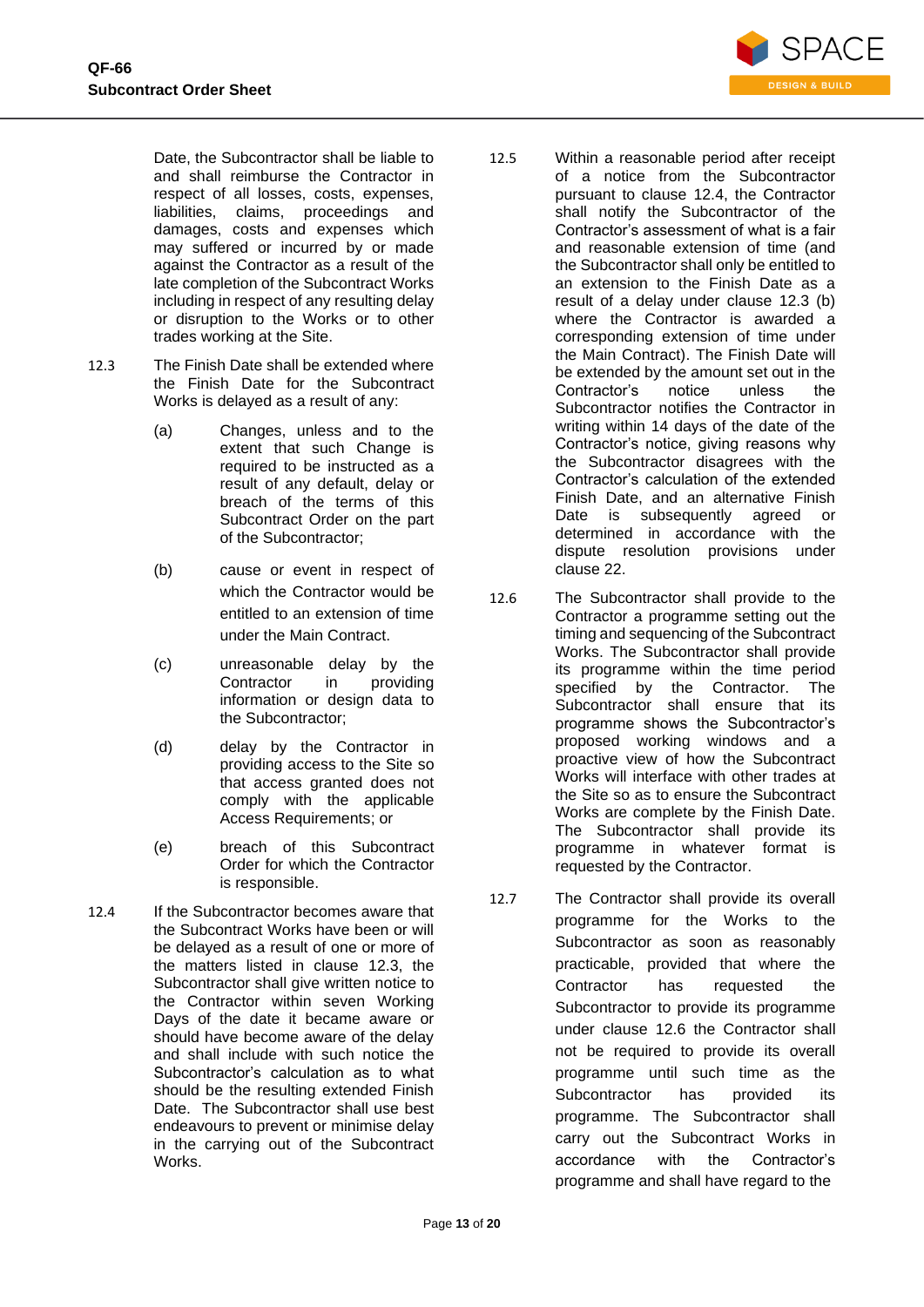

timescale for the Works. In particular, the Subcontractor shall not programme the Subcontract Works in a way that interferes with completion of the Works or that may prevent finishing trades from gaining access to the Site in time for the Works to be completed on time as shown in the Contractor's programme. No guarantee is given or implied that the whole of the Subcontract Works may be executed continuously and the Subcontractor is deemed to have allowed in the Subcontract Price for executing the whole of the Subcontract Works in such a manner and sequence as the Contractor may reasonably require including working either continuously or in sections or staging the Subcontract Works to suit the progress of other trades. The Subcontract Price is deemed to cover multiple visits to the Site if necessary

#### <span id="page-13-0"></span>**13 Payment**

- 13.1 In consideration of the provision of the Subcontract Works by the Subcontractor the Contractor shall pay the Subcontractor the Subcontract Price (as may be adjusted pursuant to this Subcontract Order) in accordance with this clause [13.](#page-13-0)
- <span id="page-13-1"></span>13.2 Unless expressly agreed in advance in writing by the Contractor, the Subcontractor shall not be entitled to payment for offsite materials. Where the Contractor agrees to pay for offsite materials, no payment shall be due to the Subcontractor unless and until the Subcontractor has provided to the Contractor a valid vesting certificate vesting ownership in the offsite materials in the Contractor and the Subcontractor has complied with any other terms required by the Contractor in respect of offsite materials.
- <span id="page-13-2"></span>13.3 The Subcontractor shall not be entitled to any payment for overtime working and shall not be entitled to payment on a daywork basis unless the Contractor expressly instructs the Subcontractor in writing to carry out overtime working or daywork (as applicable). Where the

Contractor expressly instructs overtime working or daywork (as applicable), the Subcontractor shall provide to the Contractor evidence of time spent on overtime working or daywork (as applicable) and the applicable rates for Subcontractor's Persons engaged in overtime working or daywork (as applicable) in a format and to the level of detail required by the Contractor. No payment shall be due to the Subcontractor for overtime working or daywork (as applicable) unless the Subcontractor has provided such evidence.

- 13.4 On the Payment Intervals the Subcontractor shall submit an application for payment to the Contractor and shall if required by the Subcontract Order Sheet provide a copy of each application for payment to the party stated in the Subcontract Order Sheet. The "**due date**" shall be the date of submission of the Subcontractor's application. The Subcontractor's application will set out what the Subcontractor considers to be due on the due date and the Subcontractor's calculation of the amount due on the following basis:
	- (a) the proportion of the Subcontract Price to which the Subcontractor is entitled at the due date, with adjustments for any Changes and any other entitlements and adjustments in accordance with this Subcontract Order;
	- less:
	- (b) any Retention percentage on the value of the Subcontract Works portion; and
	- (c) sums already paid by the Contractor to the Subcontractor as at the relevant due date.

The Subcontractor shall provide with each application for payment supporting documents and information to evidence its entitlement, which may include timesheets, invoices, fee notes, evidence of supply and invoices for suppliers, any documents required under clauses [13.2](#page-13-1) and [13.3](#page-13-2) and any other information or documentation reasonably required by the Contractor.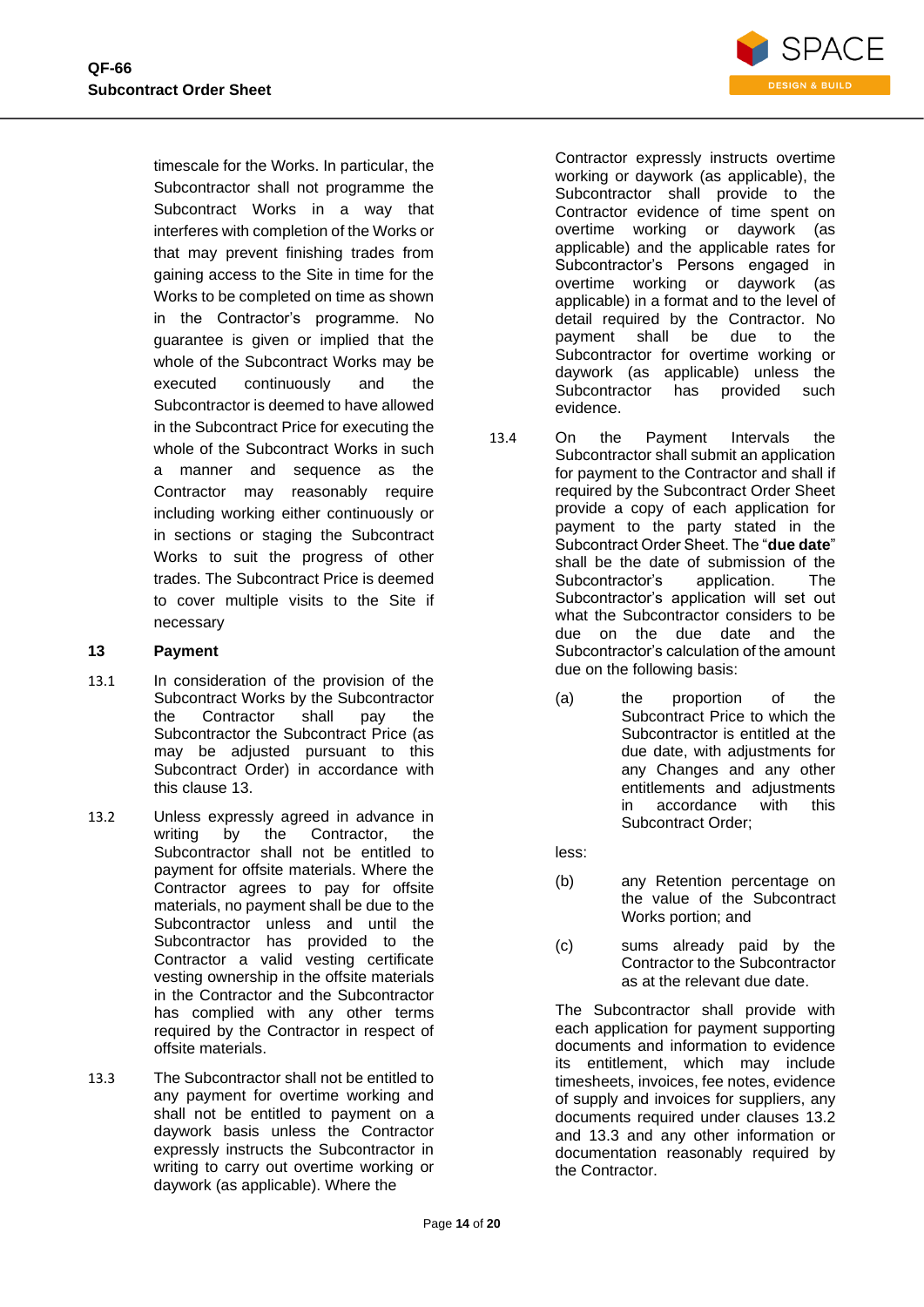

- <span id="page-14-0"></span>13.5 Not later than fourteen days after the due date the Contractor shall issue a payment notice ("**payment notice**") to the Subcontractor specifying the amount the Contractor considers to be due to the Subcontractor at the due date and the basis on which the Contractor calculates that sum. If the Contractor does not serve a payment notice within the period required by this clause [13.5,](#page-14-0) the Subcontractor's application for payment will be the payment notice.
- 13.6 Following receipt of the payment notice or upon expiry of the period for service of the payment notice the Subcontractor shall provide a valid VAT invoice to the Contractor for the amount stated as due in the payment notice. The final date for payment of the sum due (**"final date"**) shall be calculated as set out in the Subcontract Order Sheet under Final Date Payment Period.
- 13.7 If the Contractor intends to pay less than the amount in the payment notice the Contractor shall no later than two Working Days before the final date issue a written notice ("**pay less notice**") to the Subcontractor setting out the sum the Contractor considers to be due on the date the notice is served and the basis on which that sum is calculated.
- 13.8 The Contractor shall pay to the Subcontractor not less than the amount stated as due either in the payment notice or in any pay less notice (as applicable) by the final date. If the Subcontractor has not been paid by the final date in accordance with this Subcontract Order, the Subcontractor shall be entitled to payment of simple interest from the final date until the actual date of payment, calculated on a daily basis at the annual percentage rate stated in the Subcontract Order Sheet above the base rate set from time to time by the Bank of Scotland. .
- 13.9 On the first final date after the date of Practical Completion or 30 days from the<br>Sub-Contractor's Application for Sub-Contractor's Application for Payment, whichever of the dates occurs later.. The Contractor shall pay to the Subcontractor an amount equal to half any Retention percentage.
- 13.10 The Subcontractor shall submit to the Contractor its draft final account within 28
- 13.11 days of the date of Practical Completion (or the last Practical Completion where there are Subcontract Sections). The Subcontractor must provide with its draft final account all calculations required to enable the Contractor fully to understand the draft final account, together with documentary evidence to substantiate the Subcontractor's entitlement to payment of the sums claimed within the draft final account. The Contractor may request further information or evidence from the Subcontractor to substantiate its entitlement to payment of the sums claimed in the draft final account and the Subcontractor shall provide any such additional information or evidence as soon as reasonably practicable.
- 13.12 The Contractor shall provide to the Subcontractor its initial assessment of the Subcontractor's draft final account within 28 days of receipt of the draft final account or, if later, within 28 days of receipt of the Subcontractor's information and evidence to substantiate its entitlement to payment of the sums claimed in the draft final account.
- <span id="page-14-1"></span>13.13 The Contractor and the Subcontractor shall work to seek to agree the amount of the final account and, where agreed, the Contractor shall issue a final payment notice ("**final payment notice**") stating the agreed amount due to the Subcontractor in respect of the final account, including in respect of the remaining Retention. Where the final account has not been agreed within two calendar months of the date of Practical Completion, the Contractor shall issue a final payment notice setting out its final assessment of the Subcontractor's final account including in respect of the remaining Retention and the Contractor's final payment notice shall be final and binding on the parties unless the Subcontractor has challenged the final payment notice or aspects of it by proceedings in accordance with clause [22](#page-18-0) within 21 days of receipt. The Subcontractor shall upon receipt of the final payment notice or an adjudicator's decision (as applicable) provide to the Contractor a valid VAT invoice for the amount stated as due in the final payment notice or adjudicator's decision (as applicable).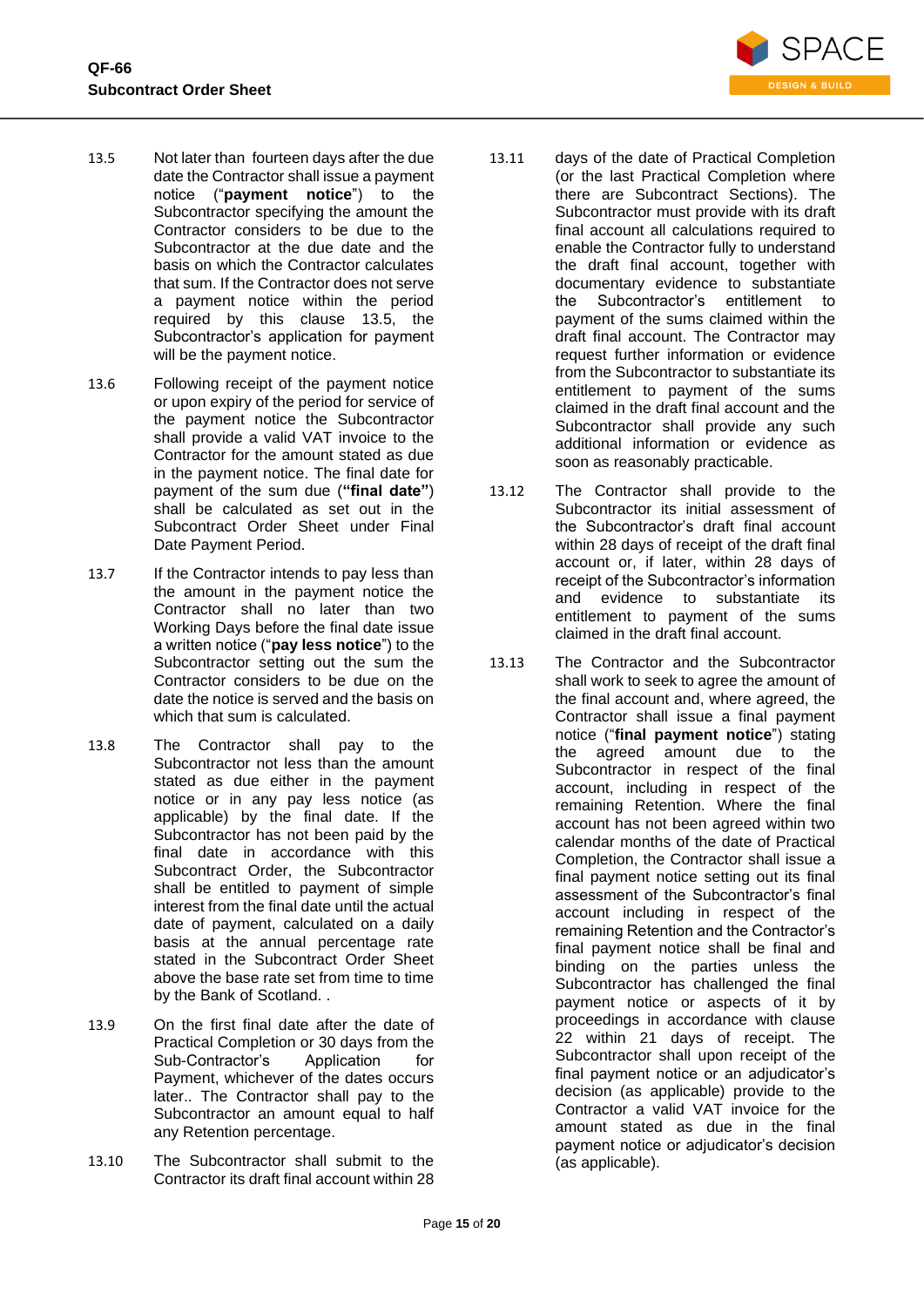

- 13.14 The due date for the amount stated as due in the Contractor's final payment notice or any applicable adjudicator's decision (the **"final due date"**) shall be the later of:
	- (a) the date of issue of the Contractor's final payment notice;
	- (b) the date of receipt by the Contractor of a valid VAT invoice for the amount stated as due in the final payment notice or in any applicable adjudicator's decision; and
	- (c) the date specified in the Contractor's notice (defects discharge notice) under clause [16.3.](#page-16-0)
- 13.15 The final date for payment of the amount stated as due (if any) in the Contractor's final payment notice or any applicable adjudicator's decision (if any amount is due) shall be 30 days from the final due date ("**final payment date**").
- 13.16 If the Contractor intends to pay less than the amount invoiced in the final payment notice under clause [13.12](#page-14-1) it shall no later than two Working Days before the final payment date issue a pay less notice to the Subcontractor setting out the sum the Contractor considers to be due on the date the notice is served and the basis on which that sum is calculated.
- 13.17 The Contractor shall pay to the Subcontractor not less than the amount stated as due either in the final payment notice submitted pursuant to clause [13.12](#page-14-1) or in any valid pay less notice (as applicable) by the final payment date. If the Subcontractor has not been paid by the final payment date, the Subcontractor shall be entitled to payment of simple interest from the final payment date until the actual date of payment, calculated on a daily basis at the annual percentage rate stated in the Subcontract Order above the base rate set from time to time by the Bank of Scotland.
- 13.18 The Subcontract Price is exclusive of Value Added Tax ("VAT") and in relation to any payment to the Subcontractor, subject to the Subcontractor providing a valid VAT invoice, the Contractor shall

13.19 also pay any VAT properly chargeable in respect of it.

## **14 Construction Industry Scheme**

- 14.1 The Contractor is a "contractor" for the purposes of the Construction Industry Scheme ("CIS"). The Subcontractor shall provide evidence of its CIS status and registration to the Contractor and no payments shall fall due to the Subcontractor under this Subcontract Order until such evidence has been provided to the Contractor.
- 14.2 The Contractor's obligation to make any payment under this Subcontract Order is subject to the provisions of the CIS.

## **15 Practical Completion**

- <span id="page-15-0"></span>15.1 The Subcontractor shall give written notice to the Contractor when it considers that the Subcontract Works have reached Practical Completion.
- <span id="page-15-1"></span>15.2 Within a reasonable period after receipt of the Subcontractor's notice under clause [15.1,](#page-15-0) the Contractor shall inspect the Subcontract Works and shall either:
	- (a) confirm that the Subcontract Works have reached Practical Completion, in which case the Contractor shall issue a notice stating the date of Practical Completion; or
	- (b) notify the Subcontractor of what further works are required in order for the Subcontract Works to reach Practical Completion, in which case the Subcontractor shall carry out those works and the procedure in clause [15.1](#page-15-0) and this clause [15.2](#page-15-1) shall be repeated.
- 15.3 The Contractor will not be under any obligation to issue a notice of Practical Completion until the Subcontractor has provided to the Contractor in relation to the Subcontract Works:
	- (a) all operation and maintenance manuals;
	- (b) all test certificates reasonably required by the Contractor;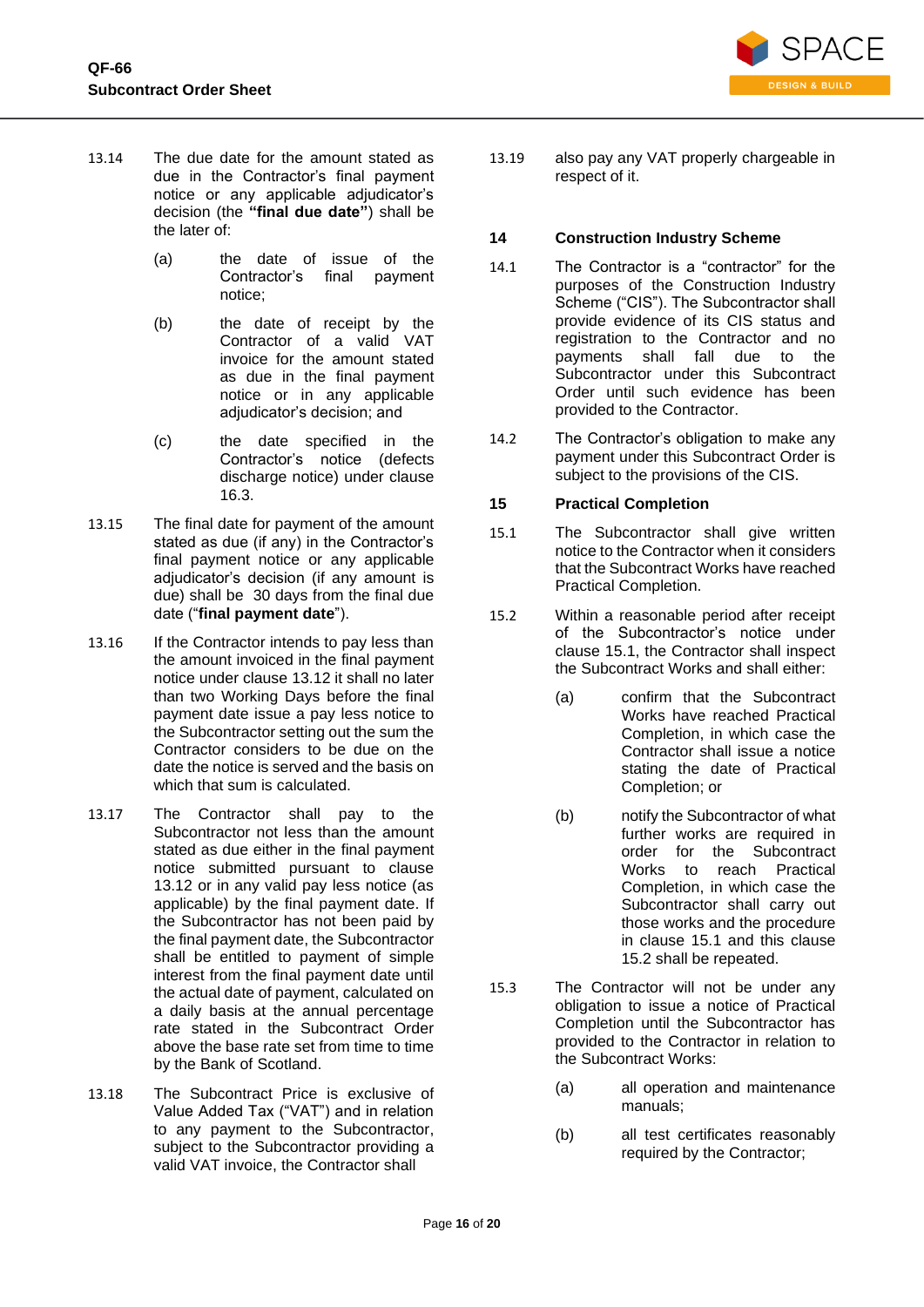

- (c) as-built drawings showing the completed Subcontract Works;
- (d) all other documents which this Subcontract Order and the Contract Documents require to be provided including (but not limited to) all warranties and product guarantees relating to the Subcontract Works.
- 15.4 As soon as reasonably practicable and in any event within 10 days of the date of Practical Completion (or the last Practical Completion where applicable), the Subcontractor shall clear and remove from the Site all its plant, equipment and rubbish and shall where requested by the Contractor take reasonable measures to protect the Subcontract Works where the Subcontract Works have reached Practical Completion before the Works are complete. The Subcontractor may not remove, retain for itself or sell any materials delivered to the Site for incorporation into the Subcontract Works without express prior written permission from the Contractor.

#### <span id="page-16-2"></span>**16 Defects and works not in accordance with this Subcontract Order**

- <span id="page-16-1"></span>16.1 If any defects appear in the Subcontract Works before the Defects Longstop Date due to materials, goods or workmanship not in accordance with this Subcontract Order (including any parts of the<br>Subcontract Works identified as Subcontract Works identified as incomplete), the Contractor may give instructions to the Subcontractor for the rectification of such defects, including the rectification of any damage caused to the Works or the Site as a result of the defects in the Subcontract Works. The Subcontractor shall proactively rectify any defects and resulting damage before the Defects Longstop Date and shall comply with any timescales contained in instructions from the Contractor in relation to the rectification of defects or damage and where any such matters are required to be completed for the Works to be practically complete under the Main Contract, the Subcontractor shall rectify such matters so as to comply with the relevant timescales under the Main Contract.
- 16.2 The Contractor shall not later than 14 days after the Defects Longstop Date
- 16.3 notify the Subcontractor of any defects in the Subcontract Works or damage resulting from such defects which have not been previously notified pursuant to clause [16.1](#page-16-1) and the Subcontractor shall make good such defects and any damage at its own cost and within the timescales specified by the Contractor, unless the Contractor notifies the Subcontractor that such making good is not required.
- <span id="page-16-0"></span>16.4 When in the Contractor's reasonable opinion the Subcontractor's obligations under this clause [16](#page-16-2) have been discharged, the Contractor shall issue a notice to the Subcontractor confirming the date they were discharged ("**defects discharge notice**").

## <span id="page-16-3"></span>**17 Sub-subcontracting**

The Subcontractor shall not subsubcontract any part of the Subcontract Works without prior written approval from the Contractor as to the element of the<br>Subcontract Works to be sub-Subcontract Works to be subsubcontracted, the identity of the proposed sub-subcontractor and the terms of the proposed sub-subcontract. The Subcontractor shall remain responsible for the carrying out of the Subcontract Works by subsubcontractors appointed in accordance with this clause [17.](#page-16-3)

# **18 Warranties**

Where the Subcontract Order Sheet specifies that warranties are required to be provided by the Subcontractor, the Subcontractor must provide signed warranties in the form required by the Contractor within 14 days of a written request from the Contractor. Where a warranty has been requested by the Contractor, no payment shall fall due to the Subcontractor under this Subcontract Order until the Subcontractor has provided the signed warranty in the required form.

## **19 Suspension and Termination**

<span id="page-16-4"></span>19.1 Where the Contractor fails to pay any sum payable to the Subcontractor by the final date for payment of the relevant sum under the Subcontract Order, the Subcontractor shall be entitled (without prejudice to any other right or remedy) to suspend performance of any or all of its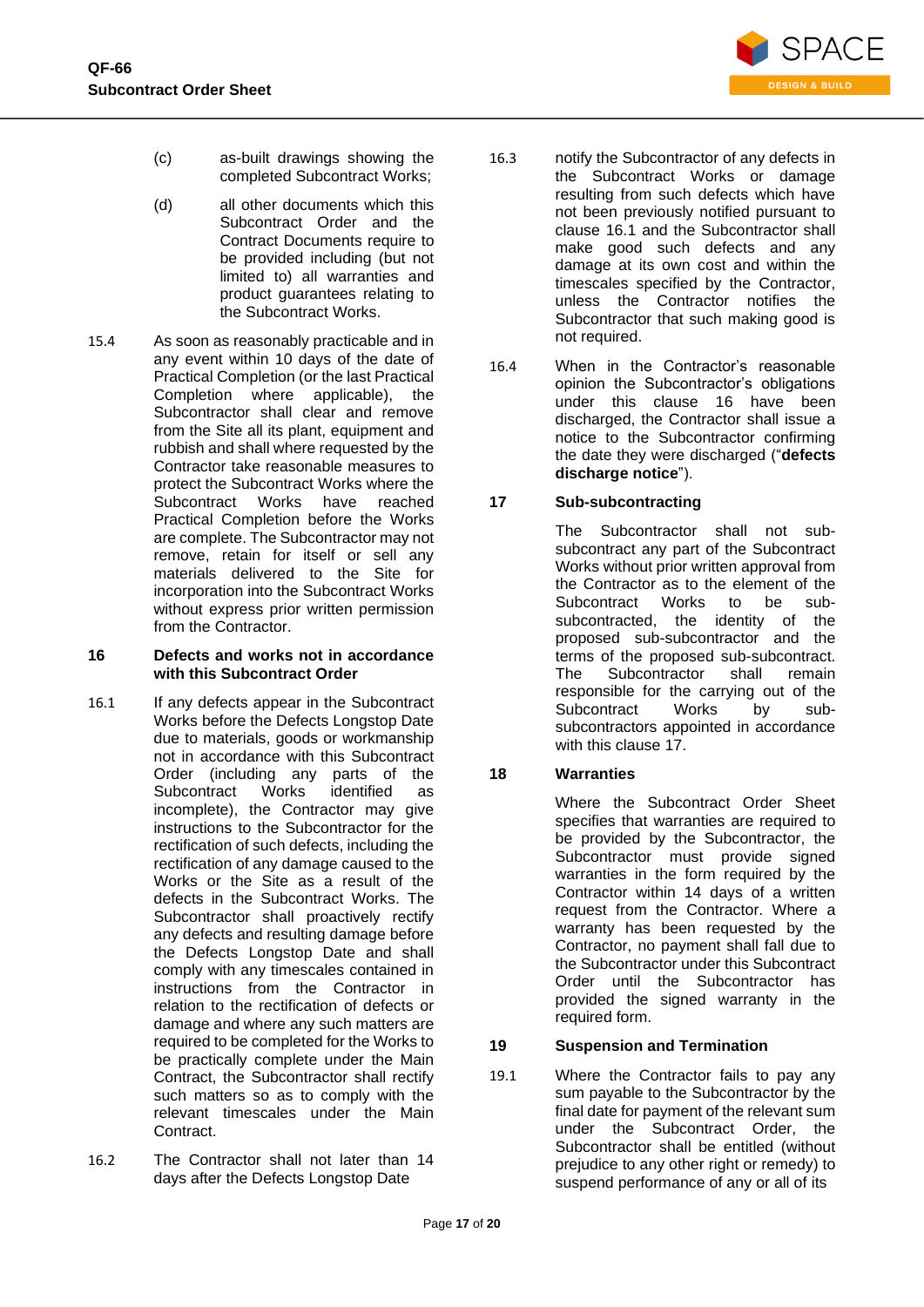

- 19.2 obligations under this Subcontract Order by giving the Contractor not less than seven days' written notice stating the ground or grounds on which it intends to suspend performance. The right to suspend performance shall cease when the Contractor makes payment in full of the sum payable and any period during which performance is validly suspended pursuant to this clause shall be disregarded in computing the time taken by the Subcontractor to complete any part of the Subcontract Works directly or indirectly affected by the exercise of the right.
- 19.3 Where the Subcontractor exercises its right of suspension under clause [19.1,](#page-16-4) the Contractor shall pay the Subcontractor a reasonable amount in respect of costs and expenses reasonably incurred by the Subcontractor as a result of the exercise of the right.
- <span id="page-17-3"></span><span id="page-17-1"></span>19.4 If at any time:
	- (a) the Subcontractor fails to progress with the Subcontract Works regularly and diligently or is otherwise in breach of the terms of this Subcontract Order and, in the case of a breach which is capable of rectification, has not rectified the breach within seven days of receipt of a notice from the Contractor notifying the Subcontractor of the nature of the breach and the steps required to rectify it;
	- (b) the Employer becomes insolvent (as defined in section 113 of the Housing Grants, Construction and Regeneration Act 1996 (as amended));
	- (c) the Main Contract between the Contractor and the Employer is terminated;
	- (d) the Subcontractor becomes insolvent (as defined in section 113 of the Housing Grants, Construction and Regeneration Act 1996 (as amended)); or
	- (e) the Subcontract Works are delayed for a period greater than six months as a result of Force Majeure,

the Contractor may at any time thereafter by written notice to the Subcontractor terminate the Subcontractor's employment under this Subcontract Order.

- 19.5 If at any time the Contractor becomes insolvent (as defined in section 113 of the Housing Grants, Construction and Regeneration Act 1996 (as amended)) then the Subcontractor may by written notice to the Contractor terminate the Subcontractor's employment under this Subcontract Order.
- <span id="page-17-0"></span>19.6 If at any time:
	- (a) the Contractor fails to pay any sums payable to the Subcontractor by the final date for payment of those sums under this Subcontract Order and the Contractor has failed to pay such sums within 21 days of the Subcontractor's written notice specifying details of the non-payment default; or
	- (b) the Subcontract Works are delayed after commencement for a period greater than six months as a result of Force Majeure,

then the Subcontractor may by a further written notice to the Contractor of at least seven days terminate the Subcontractor's employment under this Subcontract Order and any exercise by the Subcontractor of its right to suspend under clause [19.1](#page-16-4) shall not prevent the Subcontractor from exercising its right subsequently to terminate its employment under this clause [19.5.](#page-17-0)

<span id="page-17-2"></span>19.7 Except for termination for Subcontractor breach under clause [19.3\(a\)](#page-17-1) or Subcontractor insolvency under clause [19.3\(d\)](#page-17-2) or termination under clause [19.3\(c\)](#page-17-3) where such termination was caused or contributed to by a breach by the Subcontractor, the Contractor shall pay to the Subcontractor the value of work properly carried out in relation to the Subcontract Works up to the date of termination after taking into account amounts previously paid to the Subcontractor. The Subcontractor shall not have any entitlement to loss of profit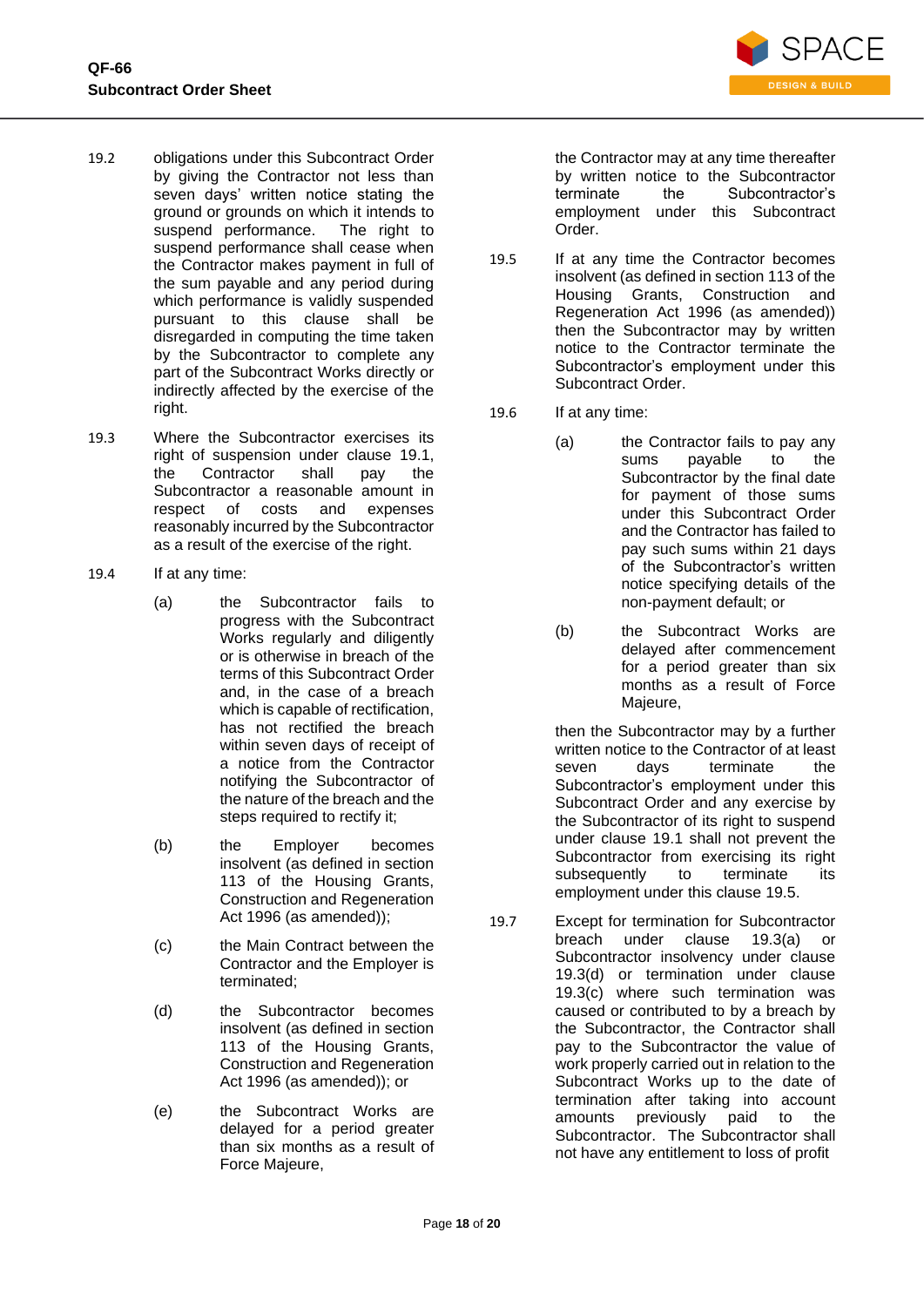

- 19.8 or other losses arising from the termination.
- 19.9 Where termination is under clause [19.3\(a\)](#page-17-1) or [19.3\(d\)](#page-17-2) or clause [19.3\(c\)](#page-17-3) where such termination was caused or contributed to by a breach by the Subcontractor:
	- (a) no further sum shall become due to the Subcontractor other than any amount that may become due under clause [19.7\(b\)](#page-18-1) and the Contractor shall not be required to make any further payment to the Subcontractor in respect of any sum due where a pay less notice has been issued under this Subcontract Order or where the Subcontractor has become insolvent after the last date upon which a pay less notice in respect of such payment could have been given;
	- (b) the Contractor shall collate the costs incurred by the Contractor as a result of the Subcontractor's breach or insolvency, following which the Contractor shall pay to the Subcontractor the difference (if any) between the amount that would otherwise be due to the Subcontractor and the costs incurred by the Contractor or if the costs incurred exceed the amount due to the Subcontractor the excess shall be a debt due from the Subcontractor to the Contractor.
- <span id="page-18-1"></span>19.10 If the Subcontractor's employment is terminated, the Subcontractor shall forthwith upon request by the Contractor remove its plant and equipment from the Site in accordance with the requirements of the Contractor. The Subcontractor shall comply with all instructions from the Contractor in this regard and in particular the Subcontractor may not remove any goods or materials from the Site without the prior written consent of the Contractor.

## **20 CDM Regulations and Health & Safety**

- 20.1 The Subcontractor and his employees shall comply with all legislation relating to health and safety, fire and protection of the environment including without limitation the Health and Safety at Work etc. Act 1974 or any subsequent re-enactment thereof and all secondary legislation made thereunder The Subcontractor will also comply with the Contractor's health and safety policy and procedures, and all requirements on matters affecting the safe conduct of the Main Contract Works contained in the Main Contract and otherwise as the Contractor may direct from time to time.
- 20.2 The Subcontractor shall carry out the Subcontract Works in compliance with the Construction (Design and Management) Regulations 2015 ("CDM Regulations") (as they apply to the Works and the Site and shall provide to the Principal Contractor and Principal Designer (as relevant) such information as is reasonably required for the preparation of the health and safety file relating to the Works*.*

## **21 Notices**

- 21.1 Subject to clause [21.2:](#page-18-2)
	- (a) any notice to be provided under this Subcontract Order must be provided in writing and may be served by post or by hand to the recipient's registered office address or to another address notified to the sender in writing by the recipient; and
		- (b) notices may not be served by email without the express agreement of the recipient.
- <span id="page-18-2"></span>21.2 Payment applications and invoices issued by the Subcontractor and instructions and notices relating to Changes issued by either party may be submitted by email.

#### <span id="page-18-0"></span>**22 Disputes, governing law and jurisdiction**

22.1 Subject to clause [22.2,](#page-19-0) any dispute or difference shall, in the first instance, be referred to the respective site representatives of the Contractor and the Subcontractor. If there is a failure to reach agreement between the parties